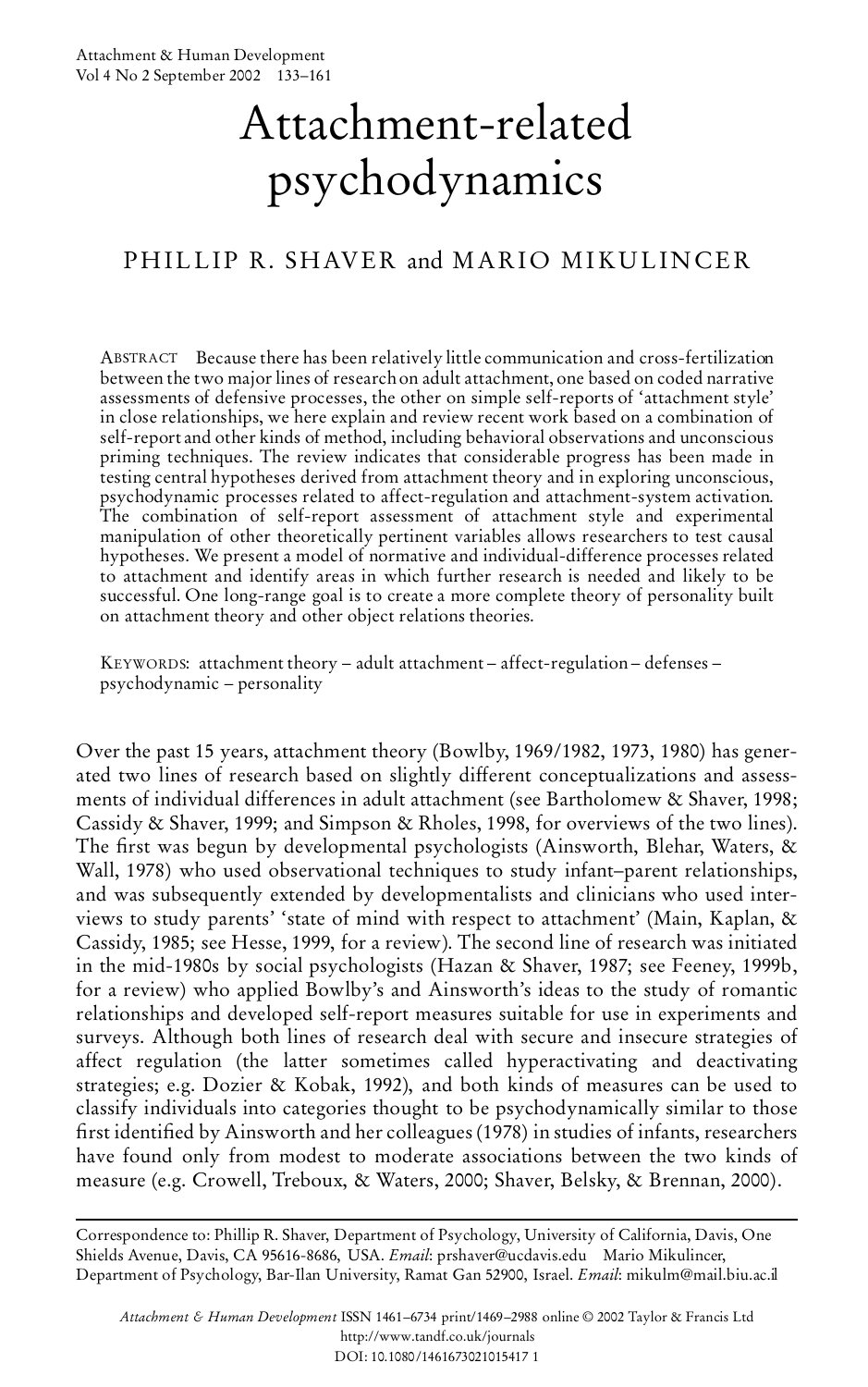More important for present purposes, researchers working within the two traditions have tended to ignore each other's work. Most social psychologists do not use the Adult Attachment Interview (AAI; George, Kaplan, & Main, 1985), a clinical inter view focused on mental representations of parent–child relationships, and have not attempted to link their self-report measures to earlier assessments of attachment quality in Ainsworth's Strange Situation. Most developmental and clinical psycholo gists who use the AAI do not also use the social psychologists' self-report measures, and generally do not attempt to use other rigorous methods of measurement that can distinguish conscious from unconscious processes and do not test causal propositions experimentally. Even more important, there are professional ingroup–outgroup tensions between researchers in the two traditions, based (in our opinion) on clinical and developmental researchers' assumption that self-report measures, which seem at first glance to capture only conscious mental processes, cannot plumb the psychodynamic depths revealed by the AAI, and on social psychologists' observation that AAI researchers do not generally use other rigorous research procedures and measures (e.g. semantic priming, affective priming, reaction times, physiological recording) to test causal hypotheses about the workings of the attachment system.

The purpose of the present article is to begin to bridge the conceptual gap between the two research traditions by taking the notion of defenses and unconscious processes seriously and describing, mainly for developmentally and clinically oriented readers, the theoretical and possibly clinical usefulness of simple self-report measures and social psychological procedures and measures. Specifically, in this article we review recent work in the social psychological line of research on adult attachment to document the progress that has been made in testing central hypotheses derived from attachment theory and in exploring unconscious, psychodynamic processes related to affect-regulation strategies and attachment-system activation.

We begin by briefly explaining self-report measures of 'attachment style', as social psychologists call the individual-difference construct first identified by Ainsworth et al. (1978), and briefly comparing these measures with the AAI. We then review a host of studies that demonstrate the ability of self-report measures to delineate differences between secure, avoidant, and anxious individuals' affect-regulation strategies. Next, we summarize recent experimental findings concerning unconscious aspects of attachment-system activation. The studies we review test many of Bowlby's ideas by using rigorous measures borrowed from contemporary cognitive psychology and reveal both normative and individual-difference features of attachment-system activation. They lead to a refined model of attachment-system activation, hyperactivation, and deactivation (shown later in Figure 1). It is our hope that this body of research and the model we present will find a place in the broad field of attachment research and be considered relevant to the missions of developmentalists and clinicians.

# SELF-REPORT MEASUREMENT OF 'ATTACHMENT STYLE'

In social/personality psychology, attachment styles are conceptualized as systematic patterns of expectations, needs, emotions, emotion-regulation strategies, and social behavior that result from the interaction of an innate 'attachment behavioral system' (Bowlby, 1969/1982) and a particular history of attachment experiences, usually begin ning in relationships with parents (Fraley & Shaver, 2000). Three major styles – Secure,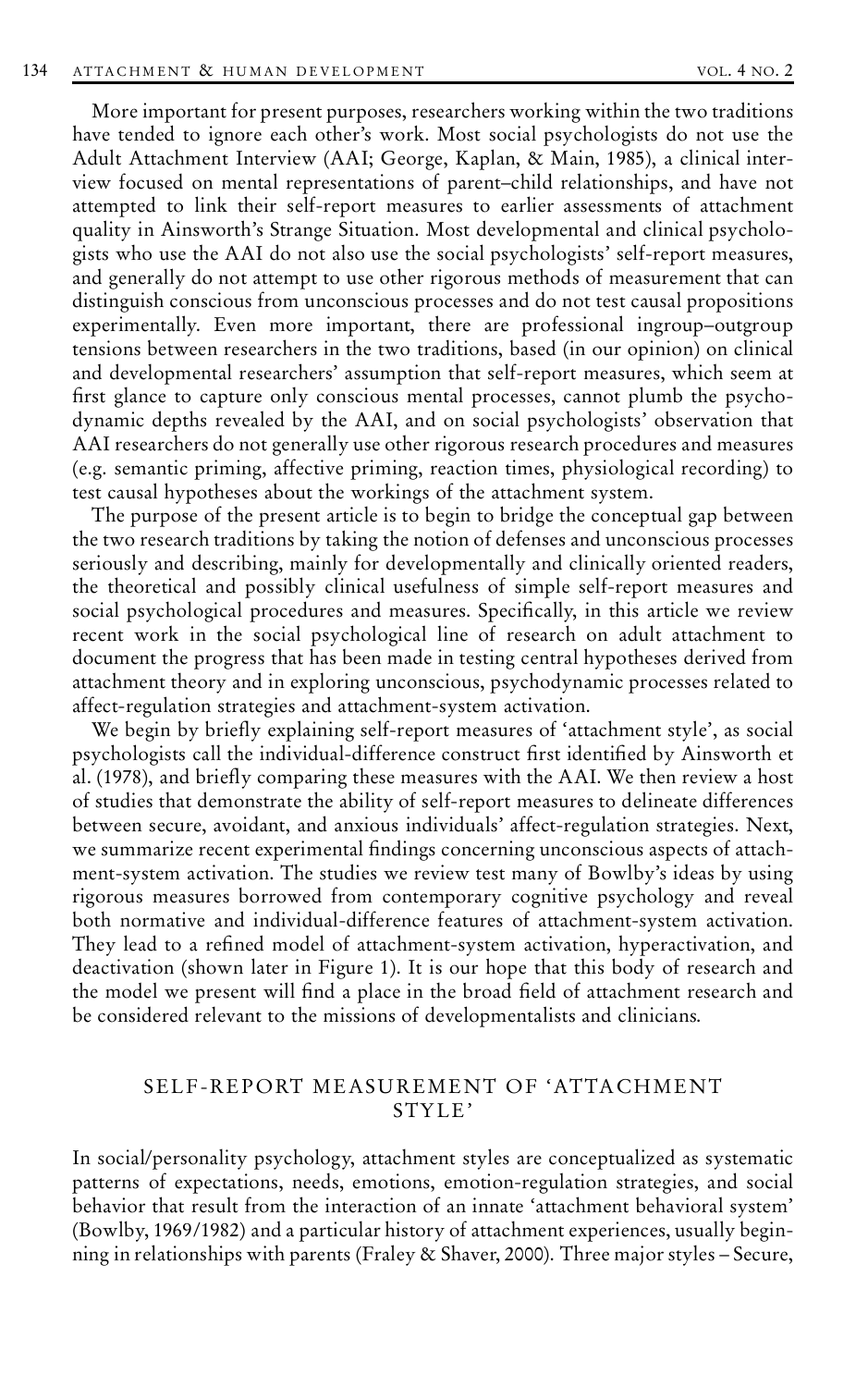Anxious, and Avoidant – were first noticed and carefully described by Ainsworth (1967; Ainsworth et al., 1978) in her studies of infant–mother attachment. Their adult parallels in the romantic/marital domain were first studied by Hazan and Shaver (1987), using a qualitative (three-category) self-report measure. Subsequent studies (e.g. Bartholomew & Horowitz, 1991; Brennan, Clark, & Shaver, 1998; Feeney, Noller, & Hanrahan, 1994; Fraley & Waller, 1998) revealed that adult attachment styles are best conceptualized as regions in a two-dimensional space that is conceptually parallel to the space defined by two discriminant functions in Ainsworth et al.'s (1978) summary of research on infant-mother attachment (see their Figure 10, p. 102). The two dimensions defining the space were called *attachment-related anxiety* and *attachment-related avoidance* by Brennan et al. (1998), a practice we will continue here.

In this two-dimensional space, what was formerly called the 'secure type' (Type B in Ainsworth's typology; 'free and autonomous with respect to attachment' in the AAI) is a region where both anxiety and avoidance are low. What was formerly called the anxious/ambivalent (or anxious/resistant) type (Ainsworth's Type C; 'preoccupied with attachment' in the AAI) refers to the region in which anxiety is high and avoid ance is low. What was called 'avoidant' (Ainsworth's Type A) refers to a region with a more complex history. In Ainsworth et al.'s diagram (1978, p. 102, Figure 10), the A infants occupied mainly the region where avoidance was high and anxiety was low. When the infant categories were extended to the adult domain, Main et al. (1985) called this form of avoidance 'dismissing with respect to attachment'. Bartholomew (1990; Bartholomew & Horowitz, 1991) then drew a distinction between 'dismissing avoidants' (high on avoidance, low on anxiety) and 'fearful avoidants' (high on both avoidance and anxiety). In our review of the social psychological literature, we will switch back and forth between typological and dimensional terms, because some of the studies were conducted when social psychologists used typological (three- or four category) self-report measures and others were conducted after most researchers agreed that dimensional measures are more appropriate and precise.

The two dimensions can be measured with two reliable 18-item Likert scales created by Brennan et al. (1998) based on factor analyses of previous measures. The two scales are reliable in both the internal-consistency and test-retest senses and have high construct, predictive, and discriminant validity (Crowell, Fraley, & Shaver, 1999). To date, the measures have worked as well in other languages as in their original English form (see, for example, some of the articles we cite later by Mikulincer and colleagues whose work is conducted in Hebrew). The following items are representative of the Avoid ance scale: 'I try to avoid getting too close to my partner', 'I prefer not to show a partner how I feel deep down', 'I feel comfortable depending on romantic partners' (reverse scored), and 'I turn to my partner for many things, including comfort and reassurance' (reverse scored). The following items are taken from the Anxiety scale: 'I need a lot of reassurance that I am loved by my partner', 'I do not often worry about being abandoned' (reverse scored), 'I resent it when my partner spends time away from me', and 'I get frustrated if romantic partners are not available when I need them'. The two scales were conceptualized as independent, like the two discriminant functions reported by Ainsworth et al. (1978), and in fact have been found to be empirically uncorrelated in most studies. Notice that the items ask about behaviors and feelings in close relationships, not about the unconscious processes that may underlie them.

A person's location in the conceptual space defined by the anxiety and avoidance dimensions influences both how his or her relationships unfold over time and how they unravel at the end. People who score high on the anxiety dimension have an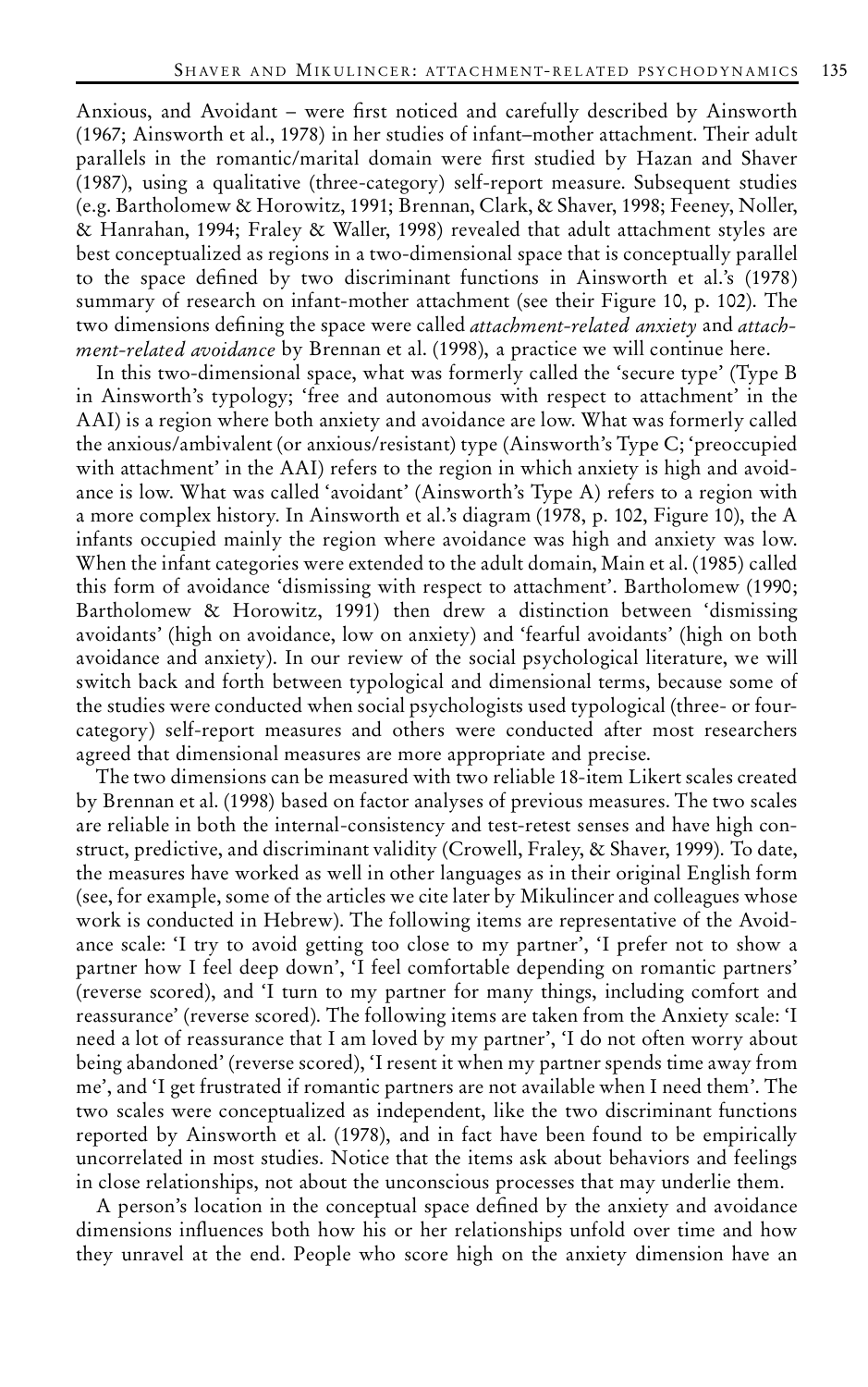intense need to be close, accepted, supported, and reassured, which is likely to create difculties for a partner, especially one who is avoidant (see Feeney, 1999b, for a review). People who score high on the avoidance dimension are uncomfortable with closeness, self-disclosure, feelings and expressions of vulnerability, and dependency, which is likely to create difficulties for a partner, especially one who has a strong desire for closeness and reassurance.

Self-report measures of adult attachment style differ in a number of ways from the AAI used by Main and her colleagues (George, Kaplan, & Main, 1985; Main & Goldwyn, 1998; Main et al., 1985). These researchers have relied on a narrative approach to elicit 'working models of attachment' or 'state of mind with respect to attachment'. The 60- to 90-minute AAI (described in detail by Hesse, 1999) asks inter viewees to choose five adjectives to describe their childhood relationship with their mother and five to describe their childhood relationship with their father, to supply anecdotes illustrating why these adjectives are appropriate, to speculate about why their parents behaved as they did, and to describe changes over time in the quality of their relationships with their parents.

Based on assumptions that can be traced back to Bowlby's and Ainsworth's early formulations concerning infant–parent attachment (Bowlby, 1969/1982; Ainsworth et al., 1978), the creators of the AAI assumed that attachment patterns are best conceptualized as categories or types. Coding of the AAI is based on 5 continuous rating scales intended to capture the probable quality of early experiences, separately with mother and with father (e.g. loving, rejecting, neglecting), and on 12 scales that describe the individual's current state of mind regarding those experiences (e.g. idealizing, continuing anger, derogation of attachment, coherence of the narrative). Based on a configural analysis of these scales, which are thought to represent strategies of affect-regulation while talking about attachment relationships (Hesse, 1999), a primary attachment category is assigned.

Three primary categories of attachment have been investigated: Secure, Dismissing of attachment, and Preoccupied with attachment. AAI narratives are coded as indicative of secure working models of attachment if an interviewee describes positive relationships in a clear, convincing, and coherent manner or if negative relationships are described coherently with an appropriate degree of perspective. The narratives are coded as indicative of insecure-dismissing working models of attachment if the inter viewee dismisses the importance of early attachment relationships or idealizes them and provides no clear examples to support his or her characterizations, or as insecure preoccupied if narrative coherence is disrupted by preoccupying anger or high anxiety when an interviewee talks about early parent–child relationships. The AAI is inter preted as indicating defensive strategies, and more emphasis is placed on discourse properties (e.g. coherence, anger, believability) than on the propositional content of what is said. Moreover, unlike the self-report measures used by social psychologists, the AAI is designed to measure working models of early child–parent relationships, not attachment-related feelings and behaviors in adolescent and adult close relationships, such as romantic or marital relationships.

Despite the substantial differences in focus (parent–child vs. adult–adult relationships) and method (intensively coded interview transcripts vs. brief self-reports), selfreport measures of attachment in close relationships are related to the AAI coding scales. In a study of over 100 married women, for example, Shaver, Belsky et al. (2000) found that two self-report scales similar to Brennan et al.'s (1998) avoidance scale (i.e. the comfort-with-closeness and the dependence scales constructed by Collins & Read,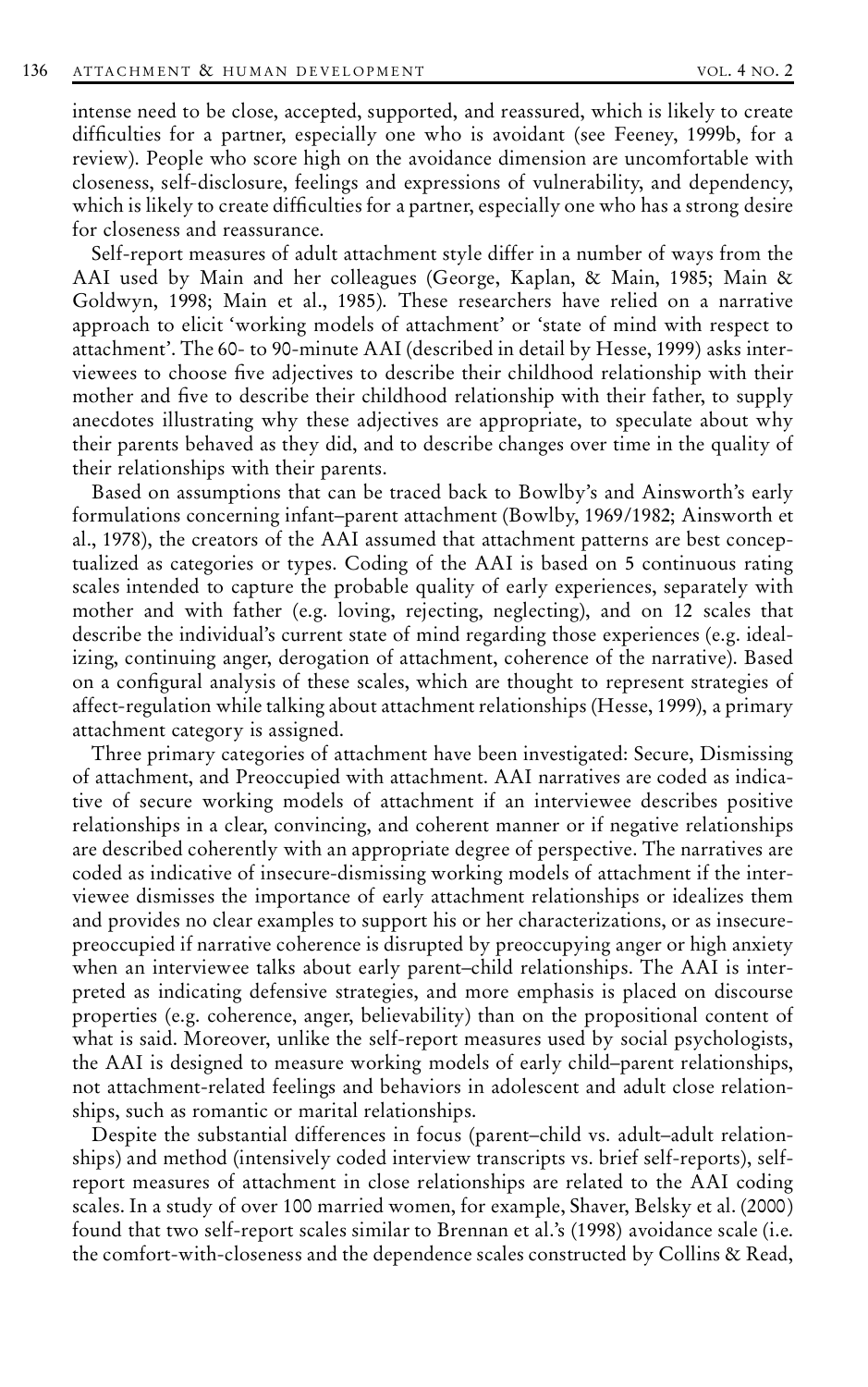1990) could be predicted from AAI coding scales with multiple *R*s of .48 and .52. Inter estingly, the most heavily weighted predictor was 'coherence of mind'  $(\beta = .40)$ , the essence of AAI security. The anxiety dimension was predictable with an *R* of .30, due mainly to the AAI coding scale assessing whether or not the father was portrayed as loving. Analyses running in the other direction revealed that every AAI coding scale except one was predictable from self-report items. For example, the *R* for predicting 'coherence of mind' was .40, and one of the major predictors was the item 'I am not sure that I can always depend on others to be there when I need them', which was theoretically crucial. We mention these associations not to imply that scores on the two kinds of measures are identical in meaning, which they most certainly are not, but to show that both are related in sensible ways to shared central concepts of attachment theory.

An important difference between common impressions of the two kinds of measures is that the AAI is thought to provide a fairly direct window onto attach ment-related unconscious processes, whereas the self-report measures are assumed not to do so. This understandable impression is misleading. Social psychologists and others who use self-report measures view them as convenient surface indicators of differences in attachment-related cognitions, emotions, and behavioral tendencies which are partly unconscious, indicators that can be examined *in relation to more direct measures of unconscious processes* to see whether those processes work the way attachment theory leads us to expect.

#### ATTACHMENT STYLES AND AFFECT-REGULATION

#### **What has been learned about the secure attachment style?**

Research using self-report measures of attachment style has provided considerable insight into secure individuals' affect-regulation strategies, and has supported Bowlby's and Ainsworth's ideas about the importance of a person's having a 'secure base' when confronting threats and stressors. According to Bowlby (1973), positive interactions with available and responsive attachment figures in times of need foster an individual's sense of attachment security, which consists of positive expectations about others' availability in threatening situations; positive views of the self as com petent, loved, and valued; and increased condence in the seeking of proximity and support as effective ways of regulating distress. Specifically, during positive interactions with attachment figures, secure individuals (i.e. those reporting a secure style in response to a typological measure or scoring relatively low on both the anxiety and avoidance dimensions of the multi-item measures) are thought to have learned that distress is manageable and external obstacles can be overcome. Moreover, they have presumably learned about others' good intentions (Hazan & Shaver, 1987) and about the control that can be exerted over the course and outcome of threatening events. As a result, secure individuals are likely to have developed optimistic beliefs about distress management, a sense of trust in others' responsiveness, and a sense of self-efficacy in dealing with stress (Shaver & Hazan, 1993).

According to Bowlby (1969/1982, 1973), adults with a secure attachment history have found on many occasions that maintaining proximity to attachment figures results in protection, support, and relief of distress. They are therefore especially likely to turn to others when threatened with danger or distress and follow the rules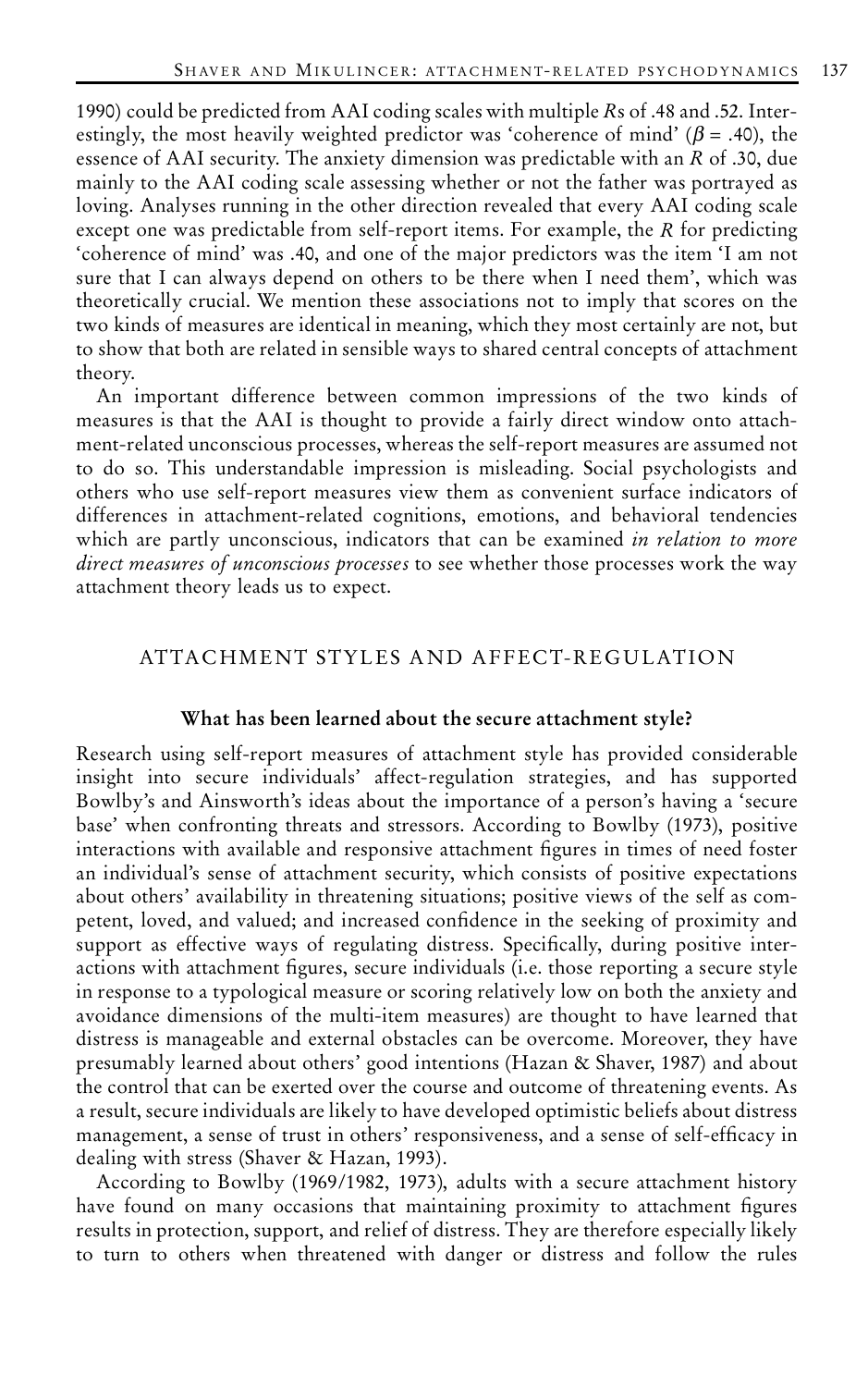embodied in what H. Waters, Rodriguez, and Ridgeway (1998) called the 'secure base script'. This hypothetical script is organized around three main affect-regulatory ten dencies: acknowledgment and display of distress, engagement in instrumental problemsolving, and support-seeking. Secure individuals have presumably learned during their positive interactions with attachment figures that acknowledgment and display of distress will elicit positive responses from others. They have also learned that their own actions are often able to reduce distress and remove problems and obstacles, and that seeking support from others is an effective means of coping.

Bowlby's (1973) hypothesis that securely attached people hold positive and opti mistic beliefs when encountering threatening situations has received strong support in numerous social psychological studies using self-report measures of attachment style and assessing a person's cognitive appraisal of real-life stressors. Specifically, relatively secure individuals, as identified by self-report measures, have consistently been found to appraise a wide variety of stressful events in less threatening terms than insecure people, either anxious or avoidant, and to hold more optimistic expectations about their ability to cope with the sources of distress (e.g. Berant, Mikulincer, & Florian, 2001a, 2001b; Birnbaum, Orr, Mikulincer, & Florian, 1997; Mikulincer & Florian, 1995, 1999; Radecki-Bush, Farrell, & Bush, 1993). For example, Berant et al. (2001a, 2001b) found that securely attached mothers of infants who were diagnosed with con genital heart disease reported more positive appraisals of motherhood-related tasks immediately after the diagnosis and one year later as compared with the appraisals of more anxious or avoidant mothers.

There is also extensive evidence supporting the hypothesis that a sense of attach ment security is associated with acknowledgment and display of emotions. With regard to the acknowledgment of emotions, Mikulincer and Orbach (1995) used a bio graphical memory task, in which participants were asked to recall specific, early instances of anger, sadness, and anxiety. People who classified themselves as securely attached had ready access to these painful memories and were able to re-experience some of the accompanying negative affect. For these secure individuals, however, one emotional memory did not spread automatically and uncontrollably to other, unrelated negative emotional memories, as was the case with anxious individuals (see below). The findings suggest that secure individuals have access to unpleasant emotional memories without being overwhelmed by them, a pattern of findings parallel to results obtained with the AAI (Hesse, 1999).

With regard to the display of emotions, both correlational and experimental studies using either self-report or behavioral measures of self-disclosure have shown that secure people are likely to disclose personal information and feelings toward significant others and express their emotions in a relatively open way (e.g. Collins & Read, 1990; Keelan, Dion, & Dion, 1998; Mikulincer & Nachshon, 1991). For example, Mikulincer and Nachson (1991, Study 3) content-analyzed participants' face-to-face verbal disclosures of personal information during dyadic conversations in a laboratory and found that secure individuals disclosed more intimate and emotion-laden infor mation than avoidant individuals.

Social psychological studies have also provided extensive support for Bowlby's (1973, 1988) idea that attachment security is related to the adoption of support-seeking as an affect-regulation strategy for dealing with distressing situations. Researchers who have assessed adults' self-reported tendency to seek support in times of need have consistently found a positive association between this tendency and self-reported secure attachment (e.g. Larose, Bernier, Soucy, & Duchesne, 1999; Ognibene & Collins, 1998;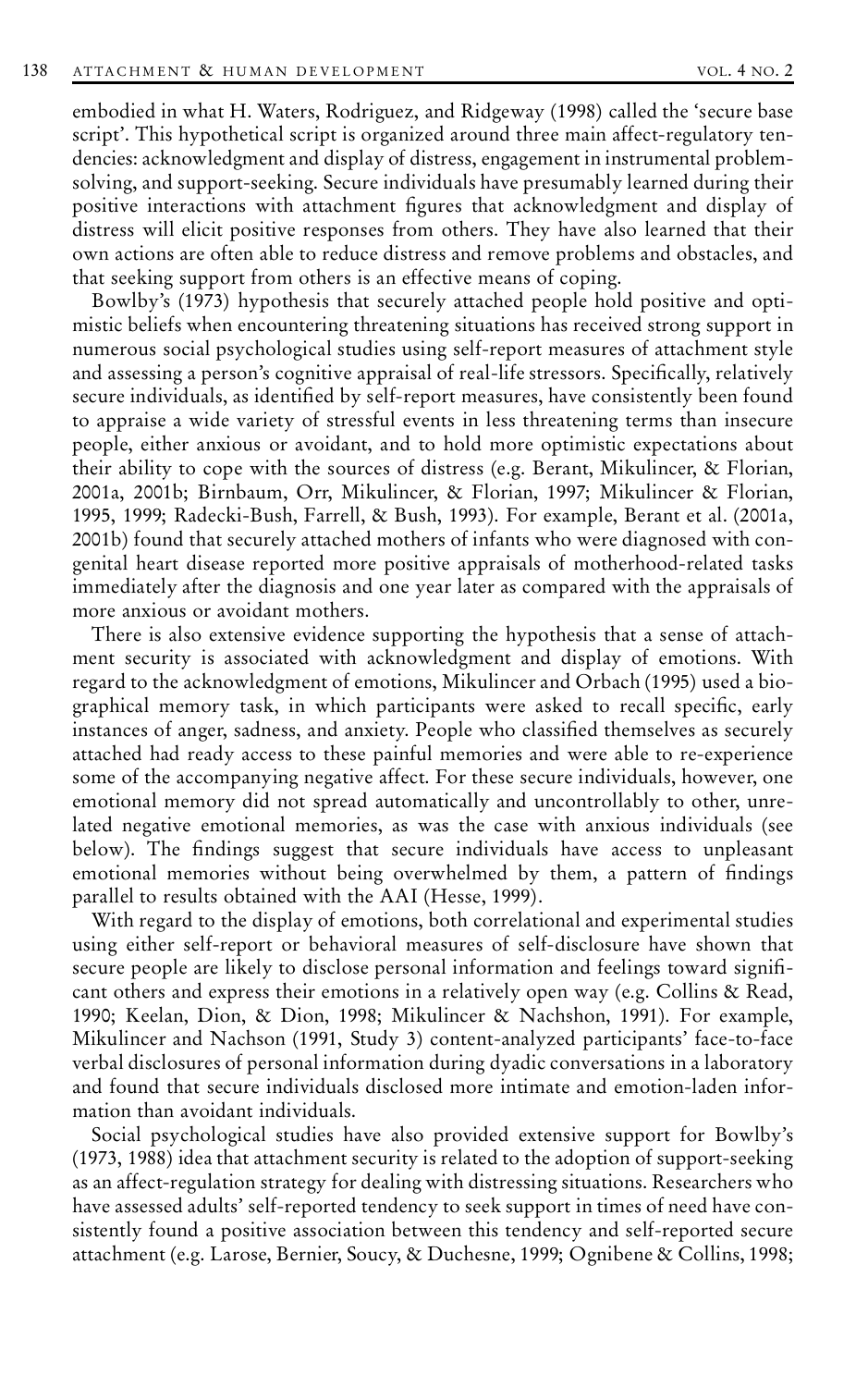Wallace & Vaux, 1993). Similar findings have emerged from studies examining selfreported reactions to a specific stressor, such as the Scud missile attacks on Israel during the Gulf War. (For a variety of examples, see Berant et al., 2001a, 2001b; Birnbaum et al., 1997; Mikulincer & Florian, 1995, 1999; Mikulincer, Forian, & Weller, 1993; Radecki-Bush et al., 1993.)

More important, a positive association between self-reports of attachment security and support-seeking has also been observed in studies examining actual supportseeking behavior in stressful naturalistic and laboratory situations (Fraley & Shaver, 1998; Rholes, Simpson, & Grich-Stevens, 1998; Simpson, Rholes, & Nelligan, 1992). For example, Simpson, Rholes, and Nelligan (1992) and Rholes et al. (1998) told participants they would be exposed to a painful, frightening procedure, and the researchers then coded participants' actual behavior while interacting with their romantic partner. Secure participants, as compared with insecure ones, exhibited little hesitation in seeking their steady dating partner's proximity and more explicitly sought comfort and reassurance from their partner. These results were replicated in a study of dating and married partners who were separating at an airport (Fraley & Shaver, 1998). There was a general increase in anxiety, contact-seeking, and contact-maintaining behavior when couple members were about to separate, and secure individuals were more likely than their avoidant counterparts to exhibit these behaviors.

A recent series of studies dealing with attachment-style differences in the way people deal with concerns about their own death – one of the most fundamental and universal sources of threat and anxiety (Becker, 1973) – also support Bowlby's hypoth esis that secure individuals rely on proximity-seeking and social interaction to protect themselves from extreme distress. Mikulincer and Florian (2000, Study 5) reported that secure individuals, as compared with insecure ones, reacted to experimentally induced death reminders (e.g. asking participants to write about their thoughts and feelings concerning what it will be like to die) by reporting a higher desire for intimacy with a romantic partner. Taubman Ben-Ari, Findler, and Mikulincer (in press) found that death reminders led secure individuals to be more willing to engage in social inter action, appraise their interpersonal competence in more positive terms, and report fewer worries about rejection. Importantly, these effects of mortality salience did not appear among insecurely attached persons, who instead reacted by becoming more hostile toward people who threatened their cultural world-view (Mikulincer & Florian, 2000, Study 1).

Bowlby's hypothesis that attachment security is associated with constructive, problem-focused methods of coping has also received strong support in many studies. For example, self-reports of attachment security are associated with reliance on problem-solving strategies for coping with a wide variety of personal and inter personal stressors (e.g. Birnbaum et al., 1997; Lussier, Sabourin, & Turgeon, 1997; Mikulincer & Florian, 1998). Moreover, people who classify themselves as securely attached have been found to deal with interpersonal conflicts in close relationships by compromising and integrating their own and their partner's positions (e.g. Carnelley, Pietromonaco, & Jaffe, 1994; Levy & Davis, 1988; Pistole, 1989) as well as openly dis cussing the problem and resolving the conflict (e.g. Scharfe & Bartholomew, 1995; Simpson, Rholes, & Phillips, 1996). In studying reactions to experimentally induced reminders of death, Mikulincer and Florian (2000, Study 4) found that secure indi viduals reacted with a heightened desire for symbolic immortality – a transformational coping strategy that, while not solving the unsolvable problem of death, leads a person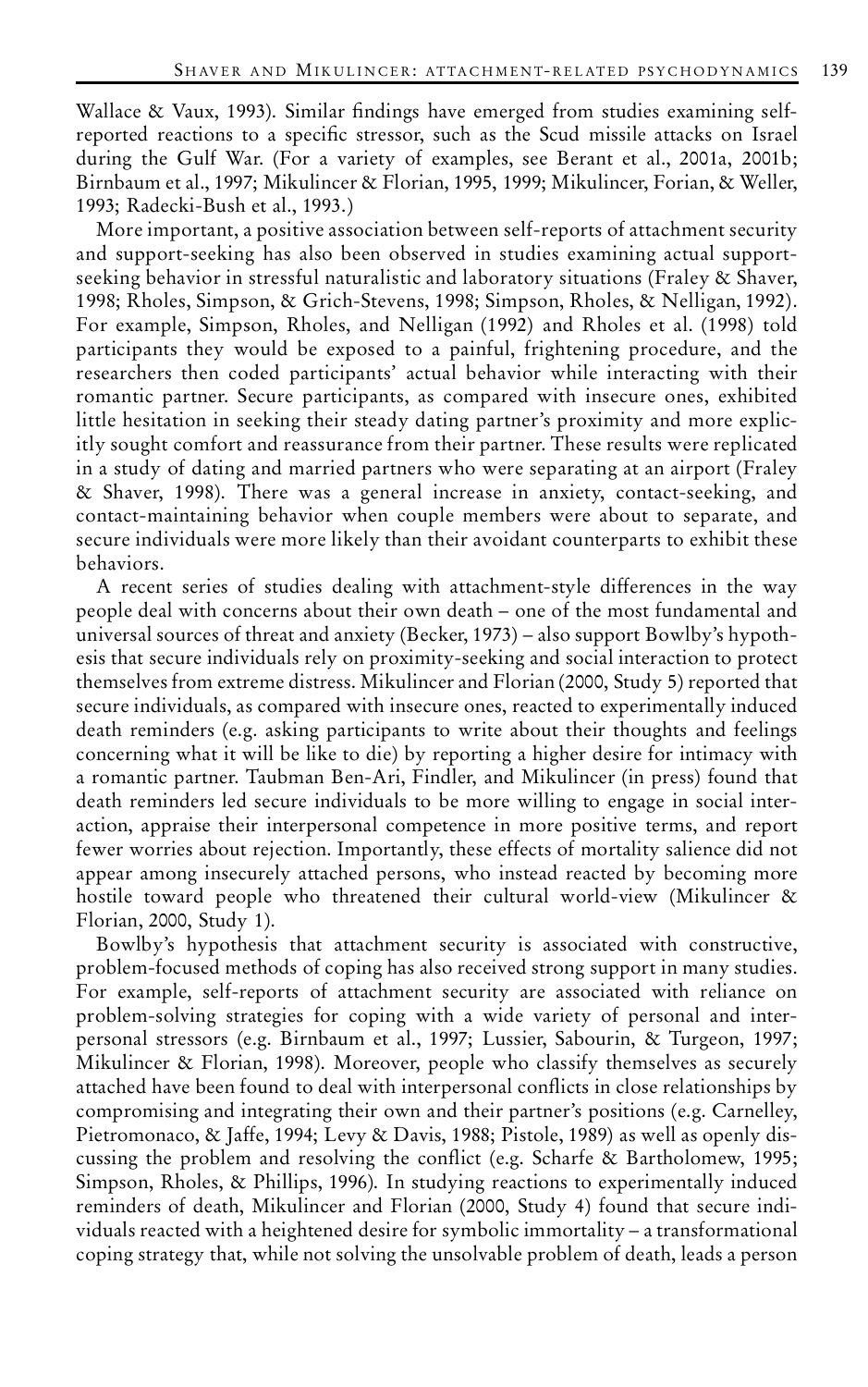to invest in his or her children's care and to engage in creative, growth-oriented activities whose products will live on after he or she dies.

Secure individuals' constructive approach to affect-regulation was also illustrated in Mikulincer's (1998a) research on the experience of anger. In a series of three studies, he found that secure participants' experience of anger resembles what Bowlby (1973) called the 'anger of hope' (i.e. anger intended to rectify an undesirable relationship situation) and seemed to correspond with the rules of the secure base script. Secure individuals tended to acknowledge physiological signs of anger, adopt constructive goals aimed at repairing the relationship with the instigator of anger, engage in adaptive problem-solving, and express anger outward in a controlled and non-hostile manner. That is, for secure individuals, becoming angry seems generally to result in reparative actions on the part of a transgressor and restoration of the relationship. These results are compatible with Bowlby's (1973) idea that anger can be a functional protest reaction to other people's negative behavior and can be used instrumentally to overcome relational obstructions.

Beyond testing Bowlby's basic hypotheses about secure individuals' strategies of affect-regulation, social psychological studies have revealed other characteristics of these strategies that can refine and broaden his conceptualization of attachment security. For example, following Bowlby's (1973, 1988) reasoning, Mikulincer (1997) found that secure attachment is associated with a variety of reality-attuned affect-regulation strategies. Secure persons' confidence in their skilled regulation of distress may allow them to open themselves to new, even threatening, information, and then to develop suitable strategies for dealing realistically with environmental demands. Moreover, their experience of attachment figures as approving may allow them to revise erroneous beliefs without fear of criticism or rejection and thus avoid the cog nitive entrapment that results from being unable to revise beliefs. In support of this proposition, secure individuals, as identified by self-report measures and as compared with relatively insecure individuals, have exhibited high levels of cognitive openness and have readily revised faulty knowledge in the face of new evidence (Green & Campbell, 2000; Green-Hennessy & Reis, 1998; Mikulincer, 1997; Mikulincer & Arad, 1999).

The high-level functioning of secure individuals' attachment systems makes it less necessary for them to rely on defensive maneuvers that distort perceptions and self appraisals, and generate negative reactions to others. Studies have shown that selfreports of attachment security are inversely associated with defensive distortions of self-views and appraisals of self–other similarity in threatening contexts (Mikulincer, 1998b; Mikulincer, Orbach, & Iavnieli, 1998) and inversely associated with the use of reality-distorting projective mechanisms in person perception (Mikulincer & Horesh, 1999; see details below). Moreover, self-reports of attachment security, as well as experimental induction of a sense of security, inhibit maladaptive coping strategies (Pierce & Lydon, 1998), reduce hostile responses to outgroups (Mikulincer & Shaver, 2001), and promote compassionate reactions to others' needs (Mikulincer, Florian, Birnbaum, et al., 2002).

For example, Mikulincer and Shaver (2001) used three different experimental priming techniques – subliminal presentation of security-related words such as love, proximity, and support; guided imagery concerning the components of the secure base script; and visualization of the faces of actual attachment figures – to heighten momentarily the sense of attachment-security. These manipulations eliminated hostile responses to a variety of outgroups (as defined by secular Israeli Jewish students):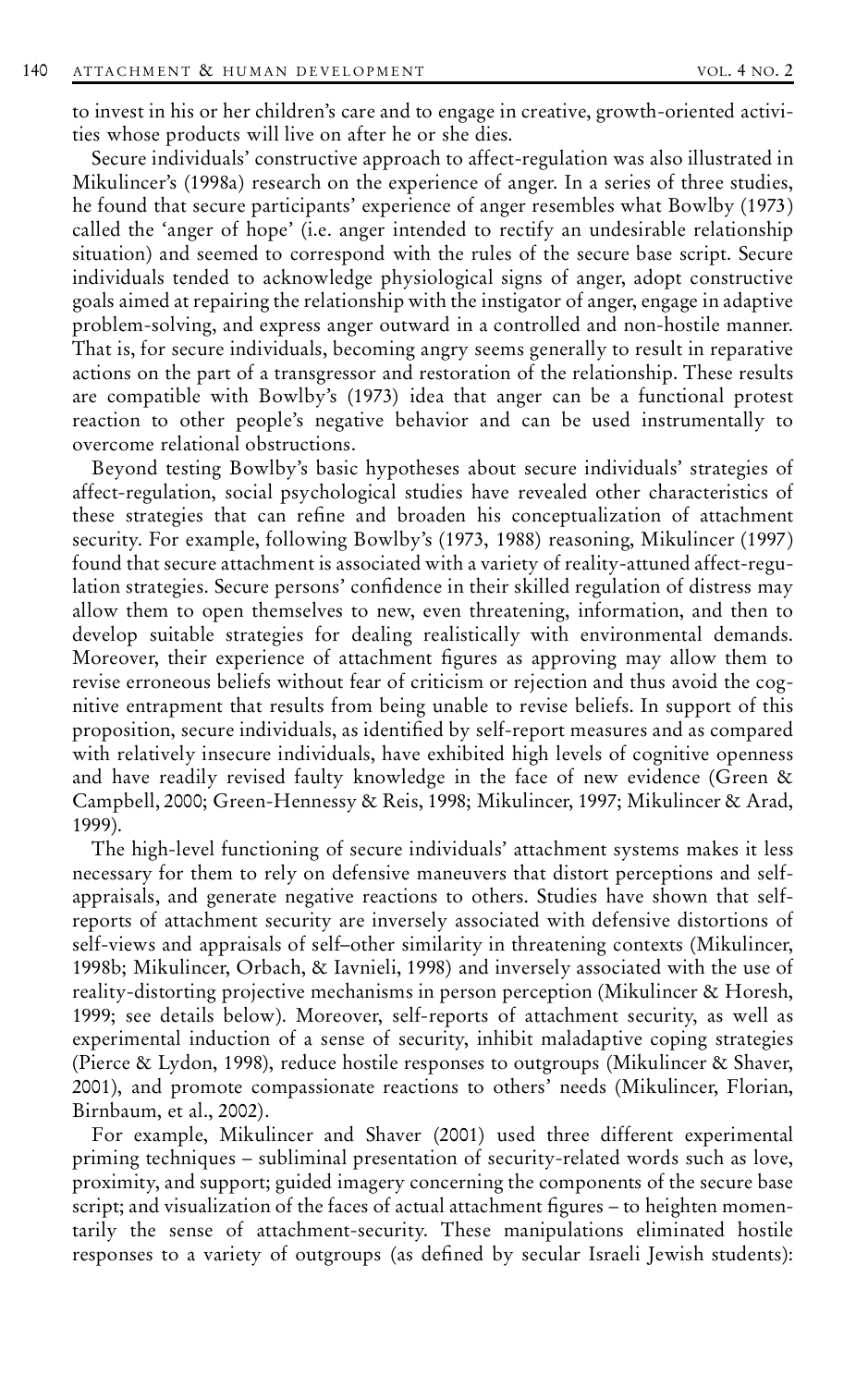Israeli Arabs, ultra-Orthodox Jews, Russian immigrants, and homosexuals. These effects were found even when study participants were led to believe they had failed on a cognitive task or their national group had been insulted by an outgroup member. Our findings clearly demonstrate that activation of the sense of having a secure base can occur unconsciously and can automatically affect social judgments and behavioral intentions.

## **What has been learned about people with insecure attachment styles?**

Besides delineating the affect-regulation strategies of securely attached individuals, studies based on self-reports of attachment style have provided important information about the *hyperactivation* and *deactivation* strategies embodied in insecure indi viduals' defensive processes (Cassidy & Kobak, 1988; Kobak, Cole, Ferenz-Gillies, Fleming, & Gamble, 1993; Main, 1990). According to Cassidy and Kobak (1988), hyperactivation of the attachment system is characteristic of preoccupied people (in our terms, people who score high on the anxiety dimension of self-report attachment measures), whereas defensive deactivation of the attachment system is characteristic of people with a dismissing orientation (people who score high on the avoidance dimension of self-report attachment measures). Hyperactivation is indicated by recurrent attempts to minimize distance from attachment gures and elicit their support and love through clinging and controlling responses. It is also indicated by a hypervigilant, anxious attentional focus on attachment gures and relationships, hyperactivation of negative emotions and thoughts, and failure to detach from psychological pain. In contrast, deactivation consists of attempts to maximize the distance from attach ment figures, to avoid interdependence, to strive for self-reliance and control, to suppress distressing thoughts, and to repress painful memories.

Although these two strategies have been well described by researchers in the AAI tradition (e.g. Hesse, 1999; Kobak et al., 1993; Main, 1995), based on the rich narrative evidence of conflicts and defenses in the interview transcripts they have collected, these researchers have not systematically determined whether their rich narrative material is linked to cognitive, affective, and behavioral reactions to the kinds of threat ening situations that should activate the attachment system. Moreover, they have not generally used their measure in experimental studies designed to examine the causal dynamics of attachment-system functioning. In contrast, although in social psychological studies of attachment there is rarely an attempt to measure unconscious pro cesses directly while assessing attachment style with self-report scales, scores on these scales are examined in relation to cognitive, affective, and behavioral reactions in a wide variety of real-world and laboratory situations. This approach has begun to reveal fascinating details about the nature, functioning, and dynamics of hyperactivating and deactivating strategies.

Studies examining attachment-style differences in strategies for coping with stressful events have provided extensive evidence about the regulatory strategies of anxious and avoidant individuals (see Mikulincer & Florian, 1998, 2001, for reviews). On the one hand, people who score high on the attachment-anxiety dimension tend to focus on their own distress, ruminate on negative thoughts, and adopt emotion-focused coping strategies which exacerbate rather than diminish distress (e.g. Birnbaum et al., 1997; Mikulincer & Florian, 1995; Pistole, 1995). On the other hand, people who score high on the avoidance dimension distance themselves cognitively or behaviorally from the source of distress (e.g. Birnbaum et al., 1997; Mikulincer, Florian, & Weller, 1993;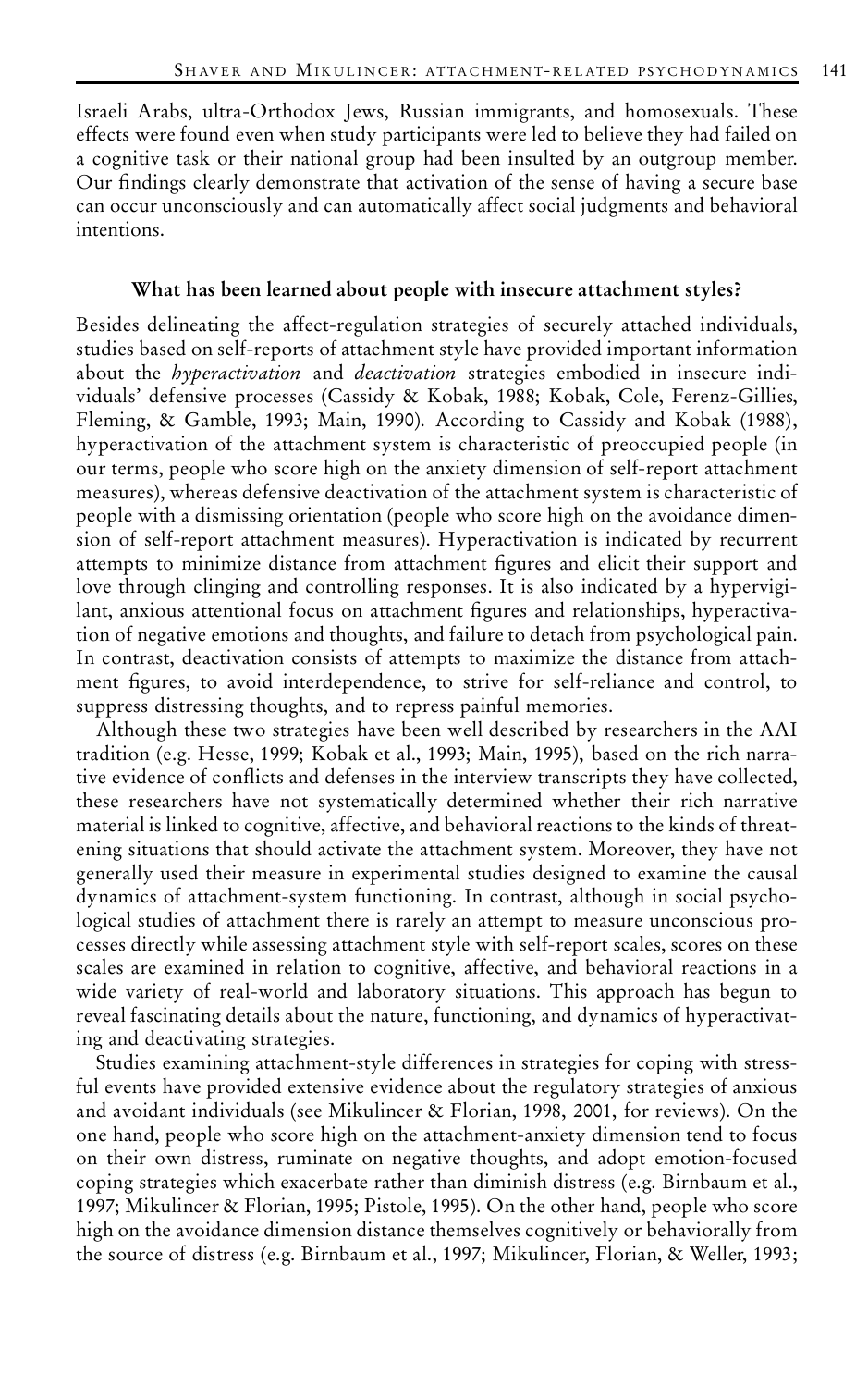Mikulincer & Florian, 1995, 1999; Radecki-Bush et al., 1993). Nevertheless, the dissociation between their conscious claims and their unconscious dynamics can be measured. Mikulincer, Florian, and Tolmacz (1990) found, for example, that whereas avoidant individuals reported relatively low levels of conscious death anxiety, they exhibited high death anxiety on a TAT story measure. These patterns of coping have been observed with respect both to attachment-related sources of distress (e.g. the process of divorce, the diagnosis of an offspring's cardiac disorder) and to attachment unrelated sources (e.g. missile attacks on Israeli cities during the Gulf War, combat military training).

The two different insecure regulatory strategies have been observed in reaction to separation reminders (e.g. asking people to imagine vividly their being separated from a loved one). With regard to anxious persons, Mikulincer, Florian, Birnbaum, and Malishkewitz (2002) consistently found that inability to maintain proximity to a relationship partner, which reflects a failure of anxious individuals' hyperactivation strategy, is so catastrophic for them that it is unconsciously equated with personal death. That is, people who scored high on a self-report measure of attachment anxiety reacted to separation reminders with heightened accessibility of death-related thoughts. (When given partial words and asked to complete them, anxious individuals in a separation condition produced more death-related words.) Regarding avoidant individuals, Fraley and Shaver (1997) provided strong evidence of deactivation strategies for dealing with separation reminders. When asked to think vividly about a breakup with their long-term romantic partner and then to *stop* thinking about that possibility, more avoidant individuals were better able than less avoidant individuals not only to stop thinking about it, but also to lower the level of their autonomic response to breaking up. In a subsequent series of studies based on an analysis of for getting curves for attachment- and loss-related information over time, Fraley, Garner, and Shaver (2000) concluded that avoidant individuals' distancing from distress eliciting material is achieved by diverting attention and inhibiting deep, elaborate encoding of information rather than by actively repressing it from memory. In other words, one regulatory strategy used by avoidant people is to hold distressing material out of awareness and memory right from the start.

Mikulincer and Orbach's (1995) study of autobiographical memories provided additional information about the hyperactivation and deactivation strategies of insecure individuals. Whereas people who endorsed an avoidant attachment style exhibited the lowest accessibility (highest recall time) of memories of sadness and anxiety, those who endorsed an anxious style exhibited the greatest access to these painful memories. In addition, whereas avoidant individuals rated dominant emotions (e.g. sadness when retrieving a sad memory) and non-dominant emotions (e.g. anger when retrieving a sad memory) as less intense than secure individuals, anxious persons reported experiencing very intense dominant *and* non-dominant emotions. It seems that avoidant individuals' reliance on deactivation strategies reduces the accessibility of negative memories, and the emotions they do recall are somewhat shallow psychologically. This may be an example of what Bowlby (1980) and George and West (2001) called 'segregated' mental systems, which are thought to be due to defensive exclusion of painful memories. In contrast, due to their reliance on hyper activation strategies, anxious individuals have ready access to negative memories and emotions, and seem to have difficulty controlling the automatic spread of activation from one memory with a particular negative emotional tone to other, different negative emotions, which suggests the existence of an undifferentiated, chaotic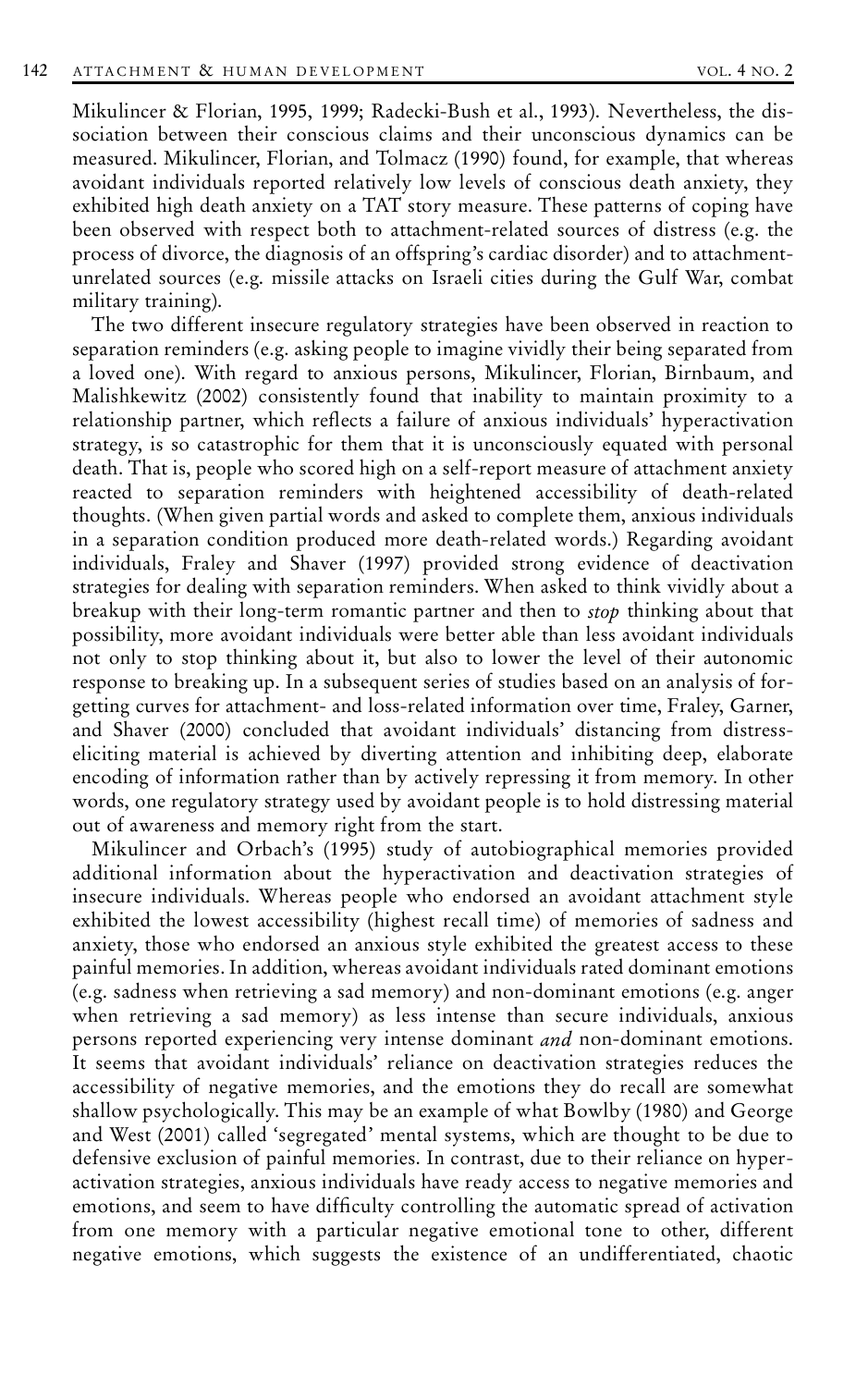emotional architecture. This is one form of what Main and her colleagues (1985) called 'incoherence of mind'.

The different regulatory strategies of anxious and avoidant individuals are well illustrated by Mikulincer's (1998a) study of anger, mentioned earlier. Anxious individuals were prone to strong anger, ruminated excessively on angry feelings, easily remem bered angry experiences, and tended to appraise ambiguous stimuli as hostile. As a result, they experienced anger as an interfering emotion that could overwhelm their cognitive systems and draw resources away from adaptive coping. In contrast, avoidant individuals exhibited what Mikulincer (1998a) labeled 'dissociated anger'. Although these individuals did not report intense anger, they exhibited intense physiological signs of distress, reported intense hostility, and displayed an undifferentiated tendency to attribute hostility to partners. This dissociated stance was also manifest in avoidant individuals' reports of escapist responses in dealing with anger, which dampened the conscious experience of anger without solving anger-eliciting problems. Mikulincer (1998a) concluded that avoidant persons were unaware of their anger, burdened by paranoid suspicions and hostile attitudes, and unable to reduce tension. This conclusion is supported by the discovery noted by Rholes, Simpson, and Orina (1999): that people scoring high on attachment avoidance displayed more hostile behavior toward a romantic partner in a laboratory threat context, as coded by trained observers, than people scoring low on avoidance, and that this hostility was particularly strong when the partner was distressed or sought support.

Studies conducted by Mikulincer (1998b) and Mikulincer, Orbach, and Iavnieli (1998) have shown that hyperactivation and deactivation strategies also underlie attachment-style differences in working models of self and others. Bowlby (1988) noted that working models do not consist solely of directly internalized experiences with attachment figures, but also contain a set of regulatory rules that can defensively bias the appraisal of self and others. Following this analysis, Mikulincer and colleagues reasoned that hyperactivating and deactivating strategies are likely to bias insecure individuals' appraisals of self and others, and that this defensive bias would be observed mainly in threatening situations that activate the attachment system.

In several studies, participants were exposed to various experimentally induced threatening or neutral situations, and appraisals of self and others were assessed using self-report scales and other subtler cognitive techniques, such as reaction times for trait recognition (Mikulincer, 1998b; Mikulincer, Orbach, & Iavnieli, 1998). Avoidant indi viduals reacted to the threatening situations by inflating their positive self-views and perceiving other people as different from themselves. These defensive responses seemed to be part of a deactivating strategy: Whereas avoidant individuals' regulatory attempts to suppress personal deficiencies favored self-inflation, their attempts to maximize distance from others resulted in under-estimation of self–other similarity. In contrast, anxious individuals tended to react to threatening situations by devaluing themselves while perceiving other people as similar to them. This defensive pattern seemed to be part of a hyperactivating strategy: exaggeration of personal weaknesses while attempting to elicit others' compassion and support promoted self-devaluation, whereas attempting to create an illusion of connectedness results in heightened self–other similarity.

These findings imply that the way insecure people perceive others is biased by their regulatory strategies. On the one hand, avoidant individuals' perception of others may be guided by their preference for distance and a desire to view themselves more positively than others. On the other hand, anxious individuals' perception of others may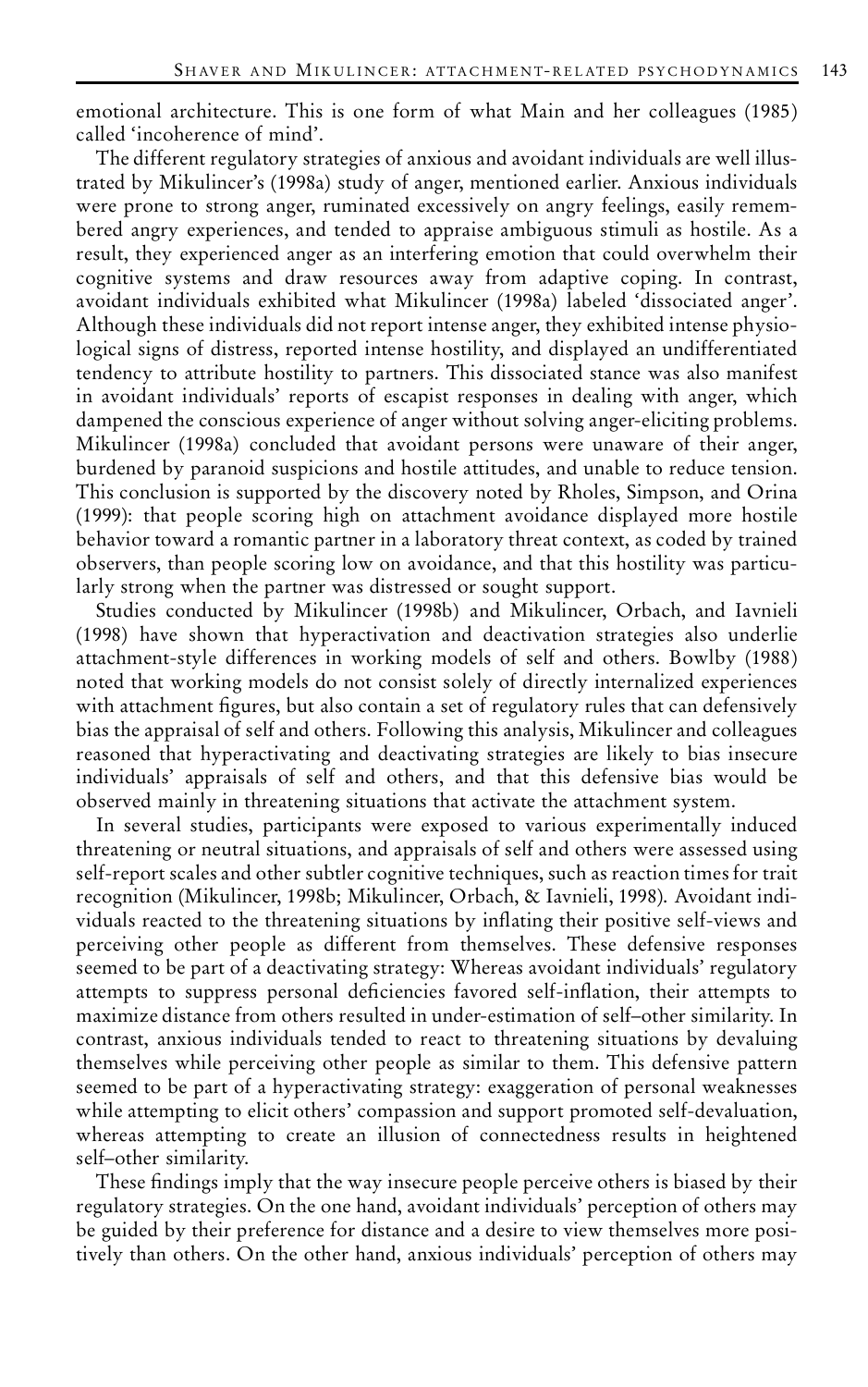be guided by their search for connectedness and may be assimilated to their own negative self-views.

Following this line of reasoning, Mikulincer and Horesh (1999) hypothesized that avoidant individuals' perception of others would be colored by defensive projection of their own unwanted traits (unwanted-self traits). In particular, avoidant persons were expected to project unwanted-self traits onto others, thereby increasing self–other differentiation and, by comparison, enhancing their sense of self-worth. Mikulincer and Horesh (1999) also hypothesized that anxious individuals' perception of others would be influenced by projection of actual-self traits onto others, which would have the effects of increasing self–other similarity and enhancing the sense of closeness. These hypotheses were examined in three two-session studies. In the first session, participants reported on their attachment style and generated actual-self traits and unwanted-self traits. The second session was devoted to assessing impressions of hypothetical people, ease of retrieving memories of actual familiar people, and infer ences about the learned features of hypothetical people. In each study, Mikulincer and Horesh (1999) examined the extent to which these cognitive processes were biased by participants' self-views – that is, whether (1) avoidant people's responses were affected by projection of unwanted-self traits and (2) anxious people's responses reflected the projection of actual-self traits.

The findings indicated that avoidant individuals were likely to perceive in others the traits included in their own unwanted self, easily to retrieve an example of a known person whose traits resembled those of their unwanted self, and to make faulty infer ences that traits taken from their unwanted self were among the features they learned about a target person whose description resembled their unwanted-self traits. These ndings suggest that avoidant individuals' perceptions of others are affected by *defensive projection* (A. Freud, 1936; S. Freud, 1957[1915]), which is a byproduct of the defensive exclusion of negative information about the self and of attempts to maintain interpersonal distance. With regard to anxious individuals, the studies supported the hypothesis that they would project traits of their actual self onto others. They were in fact likely to perceive in an unknown person traits characterizing their actual self, easily retrieve an example of a known person whose traits resembled their actual-self traits, and make faulty inferences that traits taken from their actual self were found among features they learned about a target person whose description resembled their actual-self traits. It seems that what Klein (1940) called *projective identification* influences anxious individuals' perception of others, which may result from hyperactivation of the attachment system and an intense search for connectedness. This conclusion fits with Bion's (1970) and Ogden's (1990) contention that projective identification reflects a search for connectedness and acts as a defense against the threat of separation and loss.

The dynamics of hyperactivating and deactivating strategies have also been observed in Mikulincer's and Sheffi's (2000) study of attachment-style differences in cognitive reactions to the experimental induction of positive affect. Across three studies, partici pants were exposed to positive affect inductions (e.g. asking them to retrieve a happy personal memory or exposing them to a brief comedy lm) and then performed cog nitive tasks assessing creative problem-solving and the breadth of mental categoriz ation. Findings revealed that the frequently documented benecial effects of positive affect inductions on creative problem-solving and category breadth (reported, for example, by Isen & Daubman, 1984, and Isen, Daubman, & Nowicki, 1987) were observed only among people who endorsed a secure attachment style. For people who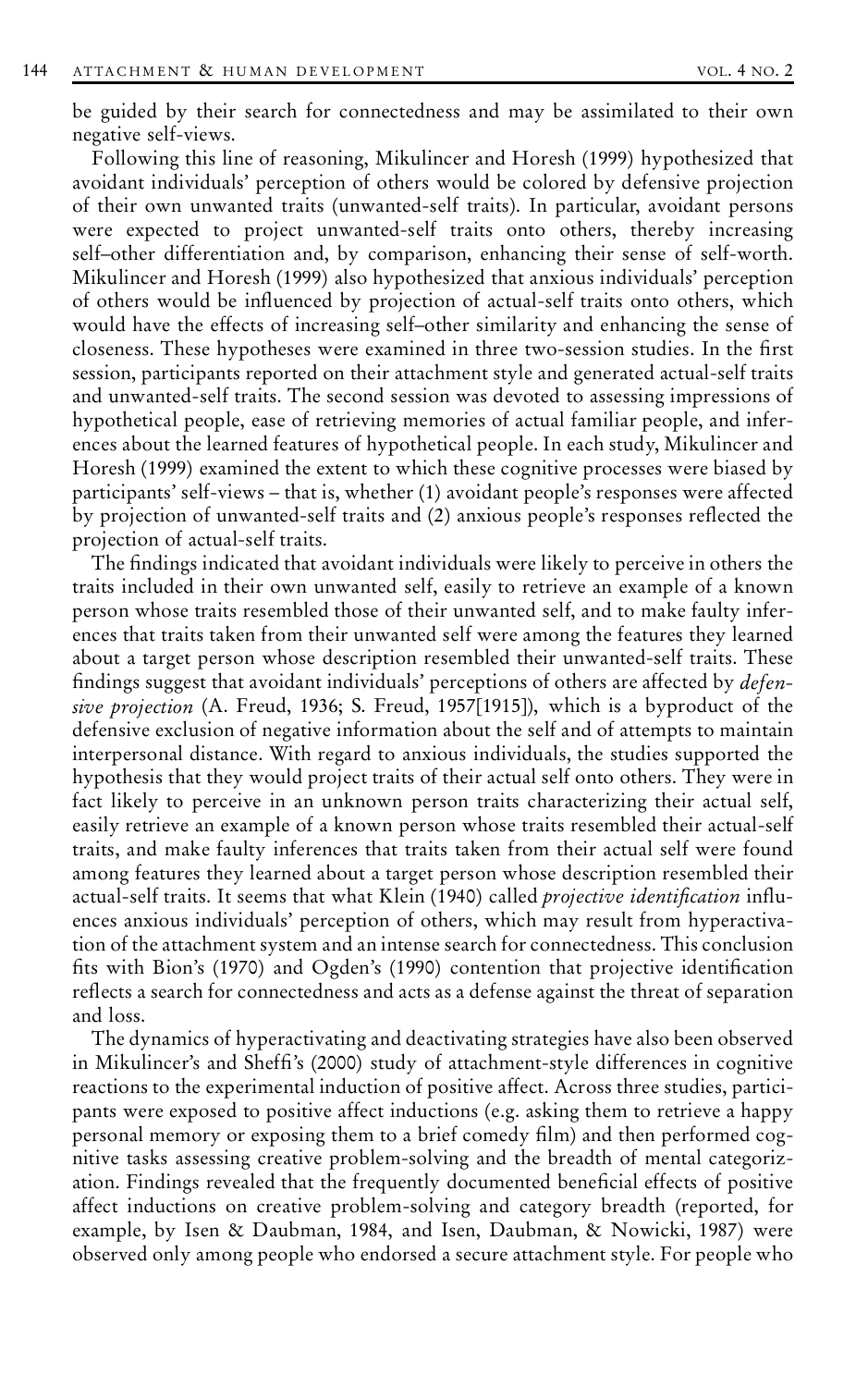endorsed an avoidant style, no significant difference was found between positive-affect induction and neutral conditions. For people with an anxious style, a reverse effect was found which resembled the typical effects of negative affect induction. Specifically, anxious individuals reacted to a positive affect induction with impaired creativity and a narrowing of mental categories.

The findings for avoidant individuals may reflect their habitual deactivating strategy, which causes them to inhibit emotions and regard them as irrelevant to cognitive pro cessing. Perhaps their attempt to deactivate negative emotions causes them to distance themselves from positive emotions as well. Moreover, their defensive tendency to block cognitive exploration and unusual thoughts and resist the incorporation of new evidence may make them reluctant to open their cognitive structures even when a positive affective cue implies that they could let their guard down. In any case, avoidant people seem to pay a heavy price for deactivating emotion: they miss the opportunity to benefit cognitively from situations that normally elicit positive feelings.

Anxious individuals may interpret positive affect as a danger cue because in the past it caused them to let their guard down, with painful or dangerous consequences. According to Bowlby (1988), one of the antecedents of the anxious style is the failure of attachment gures to provide a secure base for exploration and to alleviate distress when exploration becomes threatening. As a result, anxious individuals may exagger ate the potential threats involved in playful exploration and have serious doubts about their ability to deal with these threats. Painful experiences may cause anxious people to adopt a rigid, hyper-vigilant attitude toward novelty and uncertainty, and to perceive themselves as vulnerable and helpless whenever they let their guard down. As a result, positive affect, which normally signals that 'all is going well' and favors open cognitive strategies, may be perceived as a danger cue. It is also possible that the spread of activation across *negative* emotions observed by Mikulincer and Orbach (1995) can begin with *positive* affect. That is, an anxious person may initially experience a positive state, in line with the experimental induction, but then be reminded of the down-side of previous experiences that began positively and ended painfully. Once attuned to the negative memories and possibilities, the anxious mind may become lost in a flood of negative associations that interferes with creative and flexible cognitive processing.

#### **Summary**

Summarizing this plentiful research on individual differences in attachment-related mental processes, we can see that studies using self-report measures of attachment style are quite capable of testing Bowlby's and Ainsworth's ideas about attachment security and testing clinical observations concerning the hyperactivating and deactivating strategies employed by insecure people. Moreover, these studies broaden and refine previous ideas and observations, including ideas concerning unconscious processes.

Individuals with a secure attachment style – i.e. those who score low on both the anxiety and avoidance dimensions – function very much as Bowlby's and Ainsworth's writings lead us to expect. They are less threatened by potentially distressing infor mation; they can experience, express, and verbally self-disclose emotions, but they do not become lost in an accelerating spiral of negative memories and worries. They seek support when under stress and use constructive means of coping; they feel comfort able exploring new stimuli and are less hostile to outgroup members and more empathic toward people in need. Avoidant individuals as identified by self-report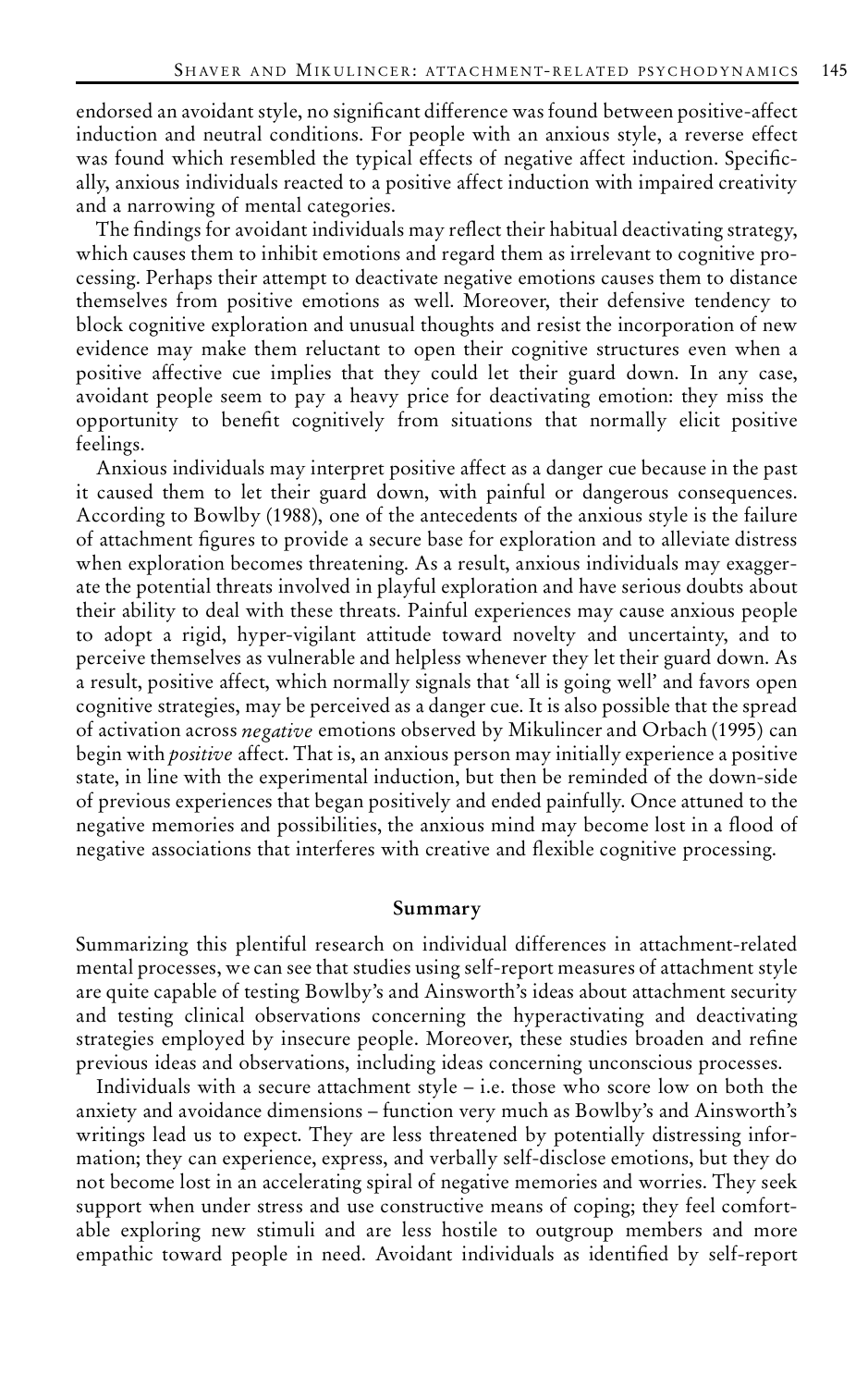questionnaires exhibit a variety of effects compatible with the notion of deactivating strategies, including defensive exclusion of painful thoughts and memories, segregation of mental systems, and dissociation between conscious and unconscious levels of responding. Thus, although attachment questionnaires do not ask respondents about their unconscious processes, people who score high on self-report measures of avoidant attachment also exhibit defensive projection, fail to notice or acknowledge their own hostility, and consciously deny death anxiety that is nevertheless revealed by projective TAT measures. Finally, anxious individuals identified by self-report questionnaires exhibit a variety of effects compatible with the notion of hyperactivating strategies, including projective identification, ready access to painful memories, automatic spread of negative emotion from one remembered incident to another, and paradoxical cognitive closure in response to a positive affect induction. Their inability to regulate negative emotional memories is compatible with the behavior of preoccupied individuals in the AAI; they often become incoherently lost in negative emotional memories and have to ask the interviewer, 'What was the question again?'

In short, individuals identified as having different attachment styles also exhibit a remarkable variety of psychological differences compatible both with the scoring of the AAI and with attachment theory. The use of a wide variety of measures and experi mental procedures allows researchers to manipulate and capture psychodynamic pro cesses that might be difcult to pin down solely with the use of clinical interviews.

# THE DYNAMICS OF ATTACHMENT-SYSTEM ACTIVATION

# **Normative functioning of the attachment system**

In describing the normative functioning of the attachment system – i.e. the general, universal aspects of the system, aside from the individual differences we have discussed so far – Bowlby (1969/1982, p. 307) listed some of the major contextual triggers that activate the system. In his words: 'A child seeks his attachment figure when he is tired, hungry, ill, or alarmed and also when he is uncertain of that figure's whereabouts.' In other words, Bowlby proposed that encounters with physical or psychological threats automatically activate the attachment system. As a result, the individual is driven to maintain or restore proximity to relationship partners who can provide support and thereby help to manage distress. Under normal circumstances, this activation is manifested in the actual seeking of proximity or support.

This conceptualization of attachment-system activation has been extensively sup ported in studies of infants and young children. In times of need, infants show a clear preference for their primary caregiver and engage in proximity-seeking behaviors (e.g. Ainsworth, 1973; Brooks & Lewis, 1974). Specifically, when tired or ill, infants tend to seek and maintain proximity to their primary caregiver (e.g. Ainsworth, 1973, 1991) and to be soothed by this person's presence (e.g. Heinicke & Westheimer, 1966). Con ceptually parallel research with adults has shown that separation from romantic partners is an important source of distress in adulthood (e.g. Fraley & Shaver, 1998; Vormbrock, 1993). For example, feelings of anxiety, anger, and sadness have been noted following brief separations (e.g. Vormbrock, 1993) as well as following divorce or the death of a spouse (e.g. Birnbaum et al., 1997; Fraley & Shaver, 1999; Stroebe & Stroebe, 1993). Moreover, asking people to *imagine* their romantic partner's leaving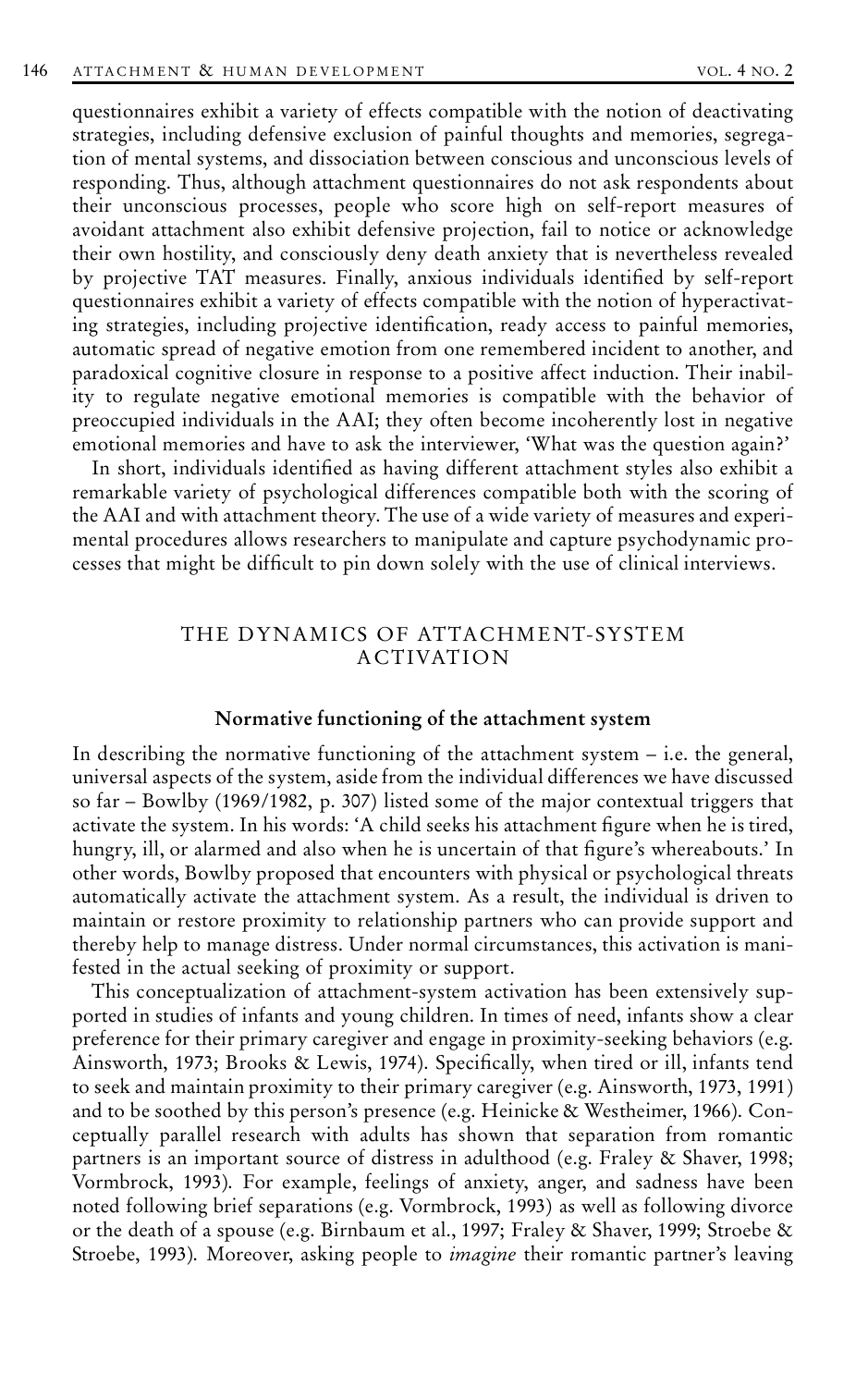them heightens physiological arousal (Fraley & Shaver, 1997) and increases the accessi bility of death-related thoughts (Mikulincer, Florian, et al., 2002).

In a recent series of studies, Mikulincer, Birnbaum, Woddis, and Nachmias (2000) attempted to directly test Bowlby's (1969/1982) hypothesis about attachment-system activation while assessing the cognitive accessibility of thoughts about attachment figures  $-$  i.e. the readiness of these cognitive elements to be used in informationprocessing and behavior – in threatening contexts. This strategy is based on the notion that a thought or concept can become neurologically active and influence mental processes before it is recognized in one's stream of consciousness (Wegner & Smart, 1997). In other words, the extent to which a thought influences performance on a cognitive task can serve as a measure of activation.

In Mikulincer et al.'s (2000) studies, participants reported on their attachment style, after which the accessibility of proximity themes was assessed in a lexical decision task following priming with a threat-related or neutral word. Lexical decision tasks require participants to indicate by pressing a button or computer key whether a string of letters is or is not a word. Priming is accomplished by exposing threat-related words subliminally for very brief periods of time (less than 20 milliseconds). Findings sup ported Bowlby's (1969/1982) hypothesis about the effects of threat on attachmentsystem activation: priming with a threat word (e.g. failure, illness, death) led to faster identification of proximity-related words (e.g. love, closeness). Importantly, this effect was specific to proximity-related words and did not occur in response to positive affect words that had no attachment connotation. Moreover, this heightened accessibility of proximity-related thoughts occurred regardless of individual variations in attachment style, suggesting, as expected, that everyone experiences attachment-system activation.

Although Mikulincer et al.'s (2000) studies provided the first direct examination of the cognitive substrate of attachment-system activation in adults, they did not provide evidence concerning the accessibility of mental representations of attachment figures. In fact, attachment-system activation entails not only the accessibility of proximityrelated thoughts, but also the focusing of these thoughts on specific attachment figures. That is, thoughts about love, support, and closeness should be associated with, or directed toward, significant others who serve proximity-seeking, safe haven, and/or secure base functions. Therefore, showing that proximity-related thoughts are accessible under conditions of threat is an important but insufficient step in testing Bowlby's (1969/1982) ideas about attachment-system activation.

To provide a more direct test of this hypothesis, Mikulincer, Gillath, and Shaver (in press) conducted three experimental studies focused on the accessibility of the names of people whom participants listed as serving proximity-seeking, safe haven, and/or secure base functions. This accessibility was examined in threat-related contexts. Study participants completed avoidance and anxiety scales (Brennan et al., 1998); filled out the WHOTO scale (Hazan & Zeifman, 1994; see also Fraley & Davis, 1997), which identifies the names of people who serve as attachment figures under various conditions; and provided names of close others who were not mentioned in the WHOTO scale, names of people whom a participant knew even though he or she was not close to them and did not view them as attachment figures (known persons), and names of unknown persons. Participants then performed either a lexical decision task or a Stroop color-naming task, providing multiple indicators of the accessibility (reaction times, or RTs) of representations of attachment figures, close persons, known persons, and unknown persons immediately after subliminal presentation of either a threat-prime word (failure, separation) or a neutral word (hat, umbrella).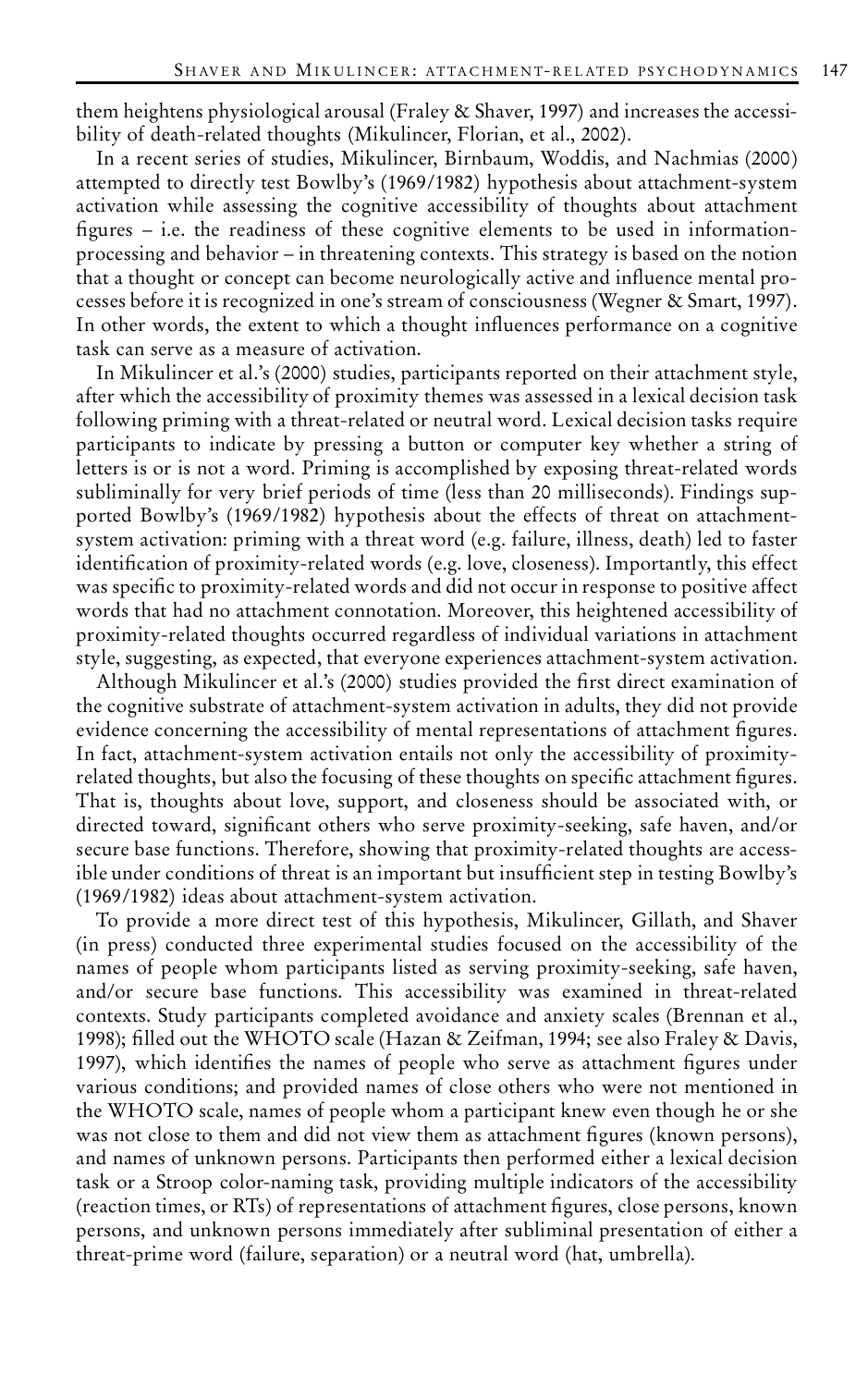The findings consistently showed that unconsciously presented threatening words automatically activated cognitive representations of attachment figures. Across the three studies, participants reacted to threat contexts with heightened accessibility of the names of the people listed on the WHOTO scale as serving attachment functions. As compared with subliminal priming by neutral words (e.g. table), the subliminal priming by threat words led to (1) faster identification of names of attachment figures in the lexical decision task and (2) slower RTs in naming the color of the printed names of attachment gures in the Stroop task. In both cases, fast lexical decision RTs and slow color-naming RTs were interpreted as manifestations of heightened activation of representations of attachment figures in threatening contexts.

Importantly, the priming of threat words increased the accessibility of representations of attachment gures but had no effect on representations of close others who did not serve attachment functions, representations of known persons, and representations of unknown persons. Thus, it seems that heightened accessibility under threatening conditions depends on the extent to which a person is viewed as a safe haven, secure base, and/or target of proximity-seeking. Moreover, the accessibility of representations of attachment figures was not restricted to the priming of a specific kind of threat word (related vs. unrelated to attachment). Rather, it occurred both when an attachment-unrelated (failure) and an attachment-related (separation) threat word was primed, which indicates that even a threatening context that is unrelated to attachment themes can heighten the accessibility of representations of attachment figures.

Our findings suggest that there are universal, normative features of the attachment behavioral system. When threatened (even unconsciously) the adult mind turns auto matically to representations of attachment figures. Presumably, this is the first step in a process that often results in actually searching for these figures and increasing physical and/or psychological proximity to them. These findings provide support for the protective function of the attachment system, delineate its cognitive substrate, and increase our confidence in the psychological reality of the system. The studies are important in part because they show how core ideas in attachment theory can be tested regardless of how one conceptualizes and measures individual differences in attach ment styles or states of mind. The growing literature on attachment-system activation should prove interesting to attachment researchers of all persuasions.

Despite normative processes, however, there is also very interesting evidence con cerning individual differences in the activation, inhibition, and dynamics of the attach ment behavioral system. This evidence, which is reviewed in the following section, is particularly important for delineating the psychodynamic mechanisms underlying attachment anxiety and attachment avoidance.

# **Individual differences in attachment-system activation**

In the priming studies described above, there were a number of important but as yet unmentioned results regarding individual differences in attachment style. Secure people exhibited greater access to thoughts about proximity and love and to the names of attachment figures only in a threatening context, not in a neutral context (Mikulincer, Birnbaum, et al., 2000; Mikulincer, Gillath, et al., in press). These findings imply that secure individuals' cognitive systems are not chronically preoccupied with attachment themes or attachment gures, and that attachmentrelated representations may not influence behavior in all situations. Rather,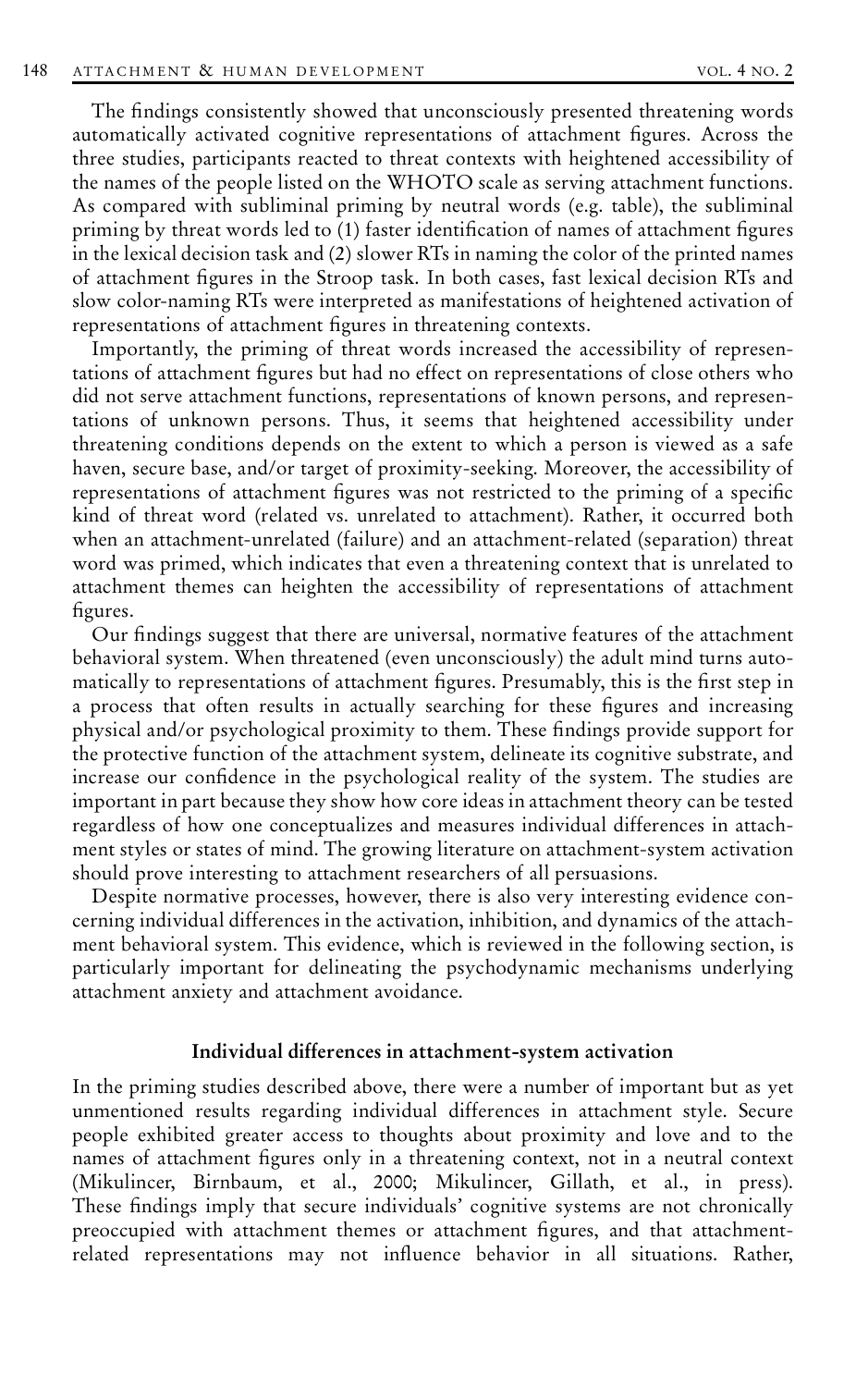attachment-related cognitions seem to be adaptively activated when a transaction requires that some coping action be taken. Also important is the fact that secure indi viduals' reactions to stress primes were limited to attachment themes with positive affective connotations. Mikulincer, Birnbaum, et al. (2000) reported that secure indi viduals had relatively slow access to words connoting proximity-related worries (e.g. separation, rejection) under both neutral and threatening conditions. This pattern of accessibility may reflect secure individuals' positive history of attachment relationships (Shaver & Hazan, 1993). It is possible that this positive history creates distance in semantic memory between activation of the attachment system and worries about rejection or separation.

Overall, the findings for secure individuals indicate that their attachment system operates in a functional way. The system is activated mainly by threats to well-being, and activation is circumscribed to attachment themes with positive affective connotations. Thus, thinking about love and closeness to an attachment figure may lead to a state of anticipated relief and comfort, thereby reducing the distress evoked by a threatening event. This kind of activation may underlie secure individuals' optimistic and hopeful judgments and their tendency to seek support in times of need (Mikulin cer & Florian, 1998). In general, the activation of attachment themes in the minds of secure people fits with Bowlby's ideas about the regulatory functions of the attachment system.

Anxious individuals' pattern of accessibility to attachment representations was virtually opposite to that of secure individuals (Mikulincer, Birnbaum, et al., 2000; Mikulincer, Gillath, et al., in press). First, anxious persons exhibited ready access to attachment themes and attachment figures' names *in both stressful and non-stressful contexts*. Second, they had ready access to attachment-related worries (e.g. rejection, abandonment). As in the studies of positive affect induction summarized earlier, activation of the attachment system in the case of anxious individuals is colored by worries about separation and rejection. This high accessibility of proximity-related worries fits with anxious individuals' negative working models of self and world (Bowlby, 1973; Collins & Read, 1990). It may reflect their expectation that the expression of attachment needs will be followed by rejection or unreliable support rather than reliable sensitivity and responsiveness (Shaver & Hazan, 1993). The high accessi bility of attachment-related representations even in neutral contexts indicates chronic hyperactivation of the attachment system (Cassidy & Kobak, 1988; Mikulincer & Florian, 1998). Sad to say, thinking about rejection and separation may compound the distress stemming from a stressful event and be a major source of anxious people's chronic distress (Mikulincer & Florian, 1998). Moreover, the cognitive linkage between attachment and rejection may discourage anxious people from expressing feelings and seeking support in times of need (Feeney, 1995, 1999a).

Avoidant individuals yielded an even more complex pattern of ndings. In general, their pattern of access to attachment themes resembled that observed among secure persons (Mikulincer, Birnbaum, et al., 2000; Mikulincer, Gillath, et al., in press). However, there were some important differences between secure and avoidant indi viduals. First, for avoidant persons, attachment-related worries were relatively inac cessible even when the word 'death' was used as a subliminal prime, despite the fact that thoughts of death are usually potent activators of attachment-related fears. Second, the attachment-related worries of avoidant individuals *did* become mentally active in response to threat primes when a 'cognitive load' was added to the lexical decision task (i.e. when study participants had to engage in an additional cognitively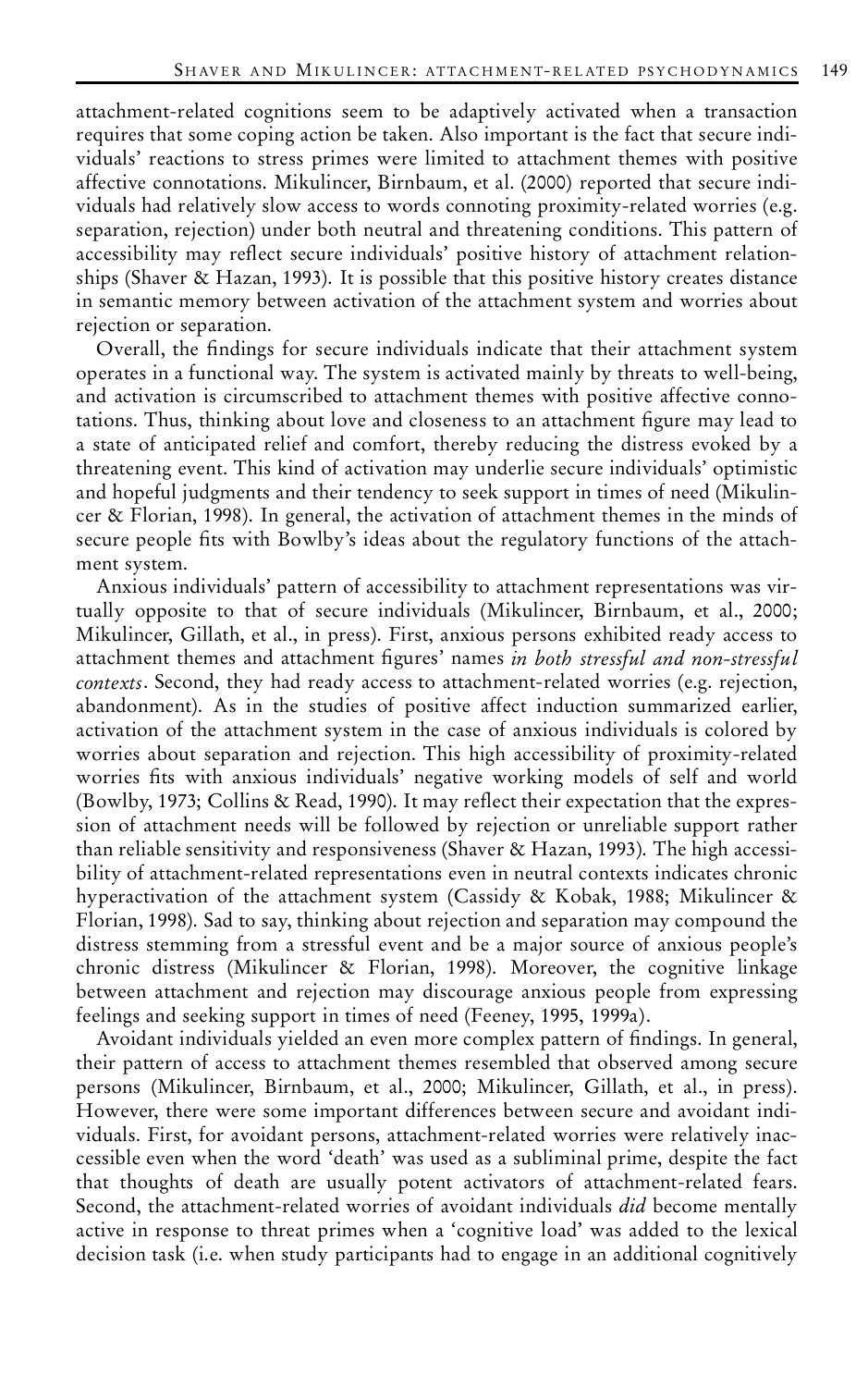demanding task, perhaps draining mental resources from the defensive exclusion pro cesses normally pursued effectively by avoidant people). Third, although avoidance was not associated with lexical decision RTs for the names of attachment figures when the threatening subliminal prime word was *failure*, scores on the avoidance dimension of Brennan et al.'s (1998) self-report attachment style questionnaire were negatively related to RTs for the names of attachment figures when the subliminal prime word was *separation* – an attachment-related threat that is theoretically central to the creation of avoidance in the first place. Ainsworth et al. (1978) identified the mother's withdrawal of support when her infant expressed neediness, desire for closeness, or vulnerability as a major cause of avoidance in infancy. Although we do not know, or require theoretically, that avoidance as we measure it can be traced back to experiences in early childhood, it is possible that inhibitory neural circuits developed in childhood as a means of attaining a degree of proximity and protection without provoking rejection are still active in adults when the word 'separation' is encountered unconsciously. These circuits may allow avoidant children to maintain some degree of proximity to parents and enjoy some degree of protection and care, without evoking their care givers' disapproval and distancing (Main & Weston, 1982).

Avoidant individuals' heightened access to attachment themes in threatening contexts provides new and important information about these people's affect-regulatory strategies. It seems that avoidant individuals preconsciously activate attachment themes despite their conscious denial of any need for love and support. This con clusion fits with findings regarding the dissociation in avoidant individuals between self-reports, on the one hand, and physiological and projective responses, on the other (Dozier & Kobak, 1992; Mikulincer, Florian, et al., 1990). It also fits with Bowlby's (1988) theoretical statements concerning avoidant individuals' inability or unwilling ness consciously to acknowledge and express feelings of love. It is equally important to note, however, that preconscious activation of the attachment system in avoidant persons is automatically, and very quickly, inhibited in contexts where separation is at issue. In such cases, their responses in the lexical decision and Stroop tasks resemble their self-reported feelings and their actual behavior in interpersonal situations. It seems that avoidant adults have learned not to appeal to attachment figures when those figures are threatening to leave – in fact, have learned to inhibit the natural tendency to seek proximity, which we know they possess, at least in non-attachment-related threatening conditions. Their self-reports of avoidance may be fairly accurate sum maries of their behavior in attachment-related situations, even though they have no way of knowing how their attachment system and inhibitory neural networks generate their avoidant behavior.

Our understanding of avoidant adults is compatible with Ainsworth et al.'s (1978) analysis of the behavior of avoidant infants, whose mothers seemed angrier than the mothers of infants with other attachment classifications, less comfortable with physical contact, less expressive of positive emotion, and less tolerant of their infants' expressions of anxiety, vulnerability, and neediness. Ainsworth et al. (1978, p. 320) said, for example, that 'avoidance short-circuits direct expression of anger to the attachment figure, which might be dangerous, and it also protects the baby from reexperiencing the rebuff that he has come to expect when he seeks close contact with his mother'. Perhaps when this 'short-circuiting' is repeatedly practiced, it becomes part of a person's automatic, unconscious cognitive processes.

The findings from our recent priming studies suggest that avoidant individuals are good at suppressing proximity-related worries. This fits with Fraley and Shaver's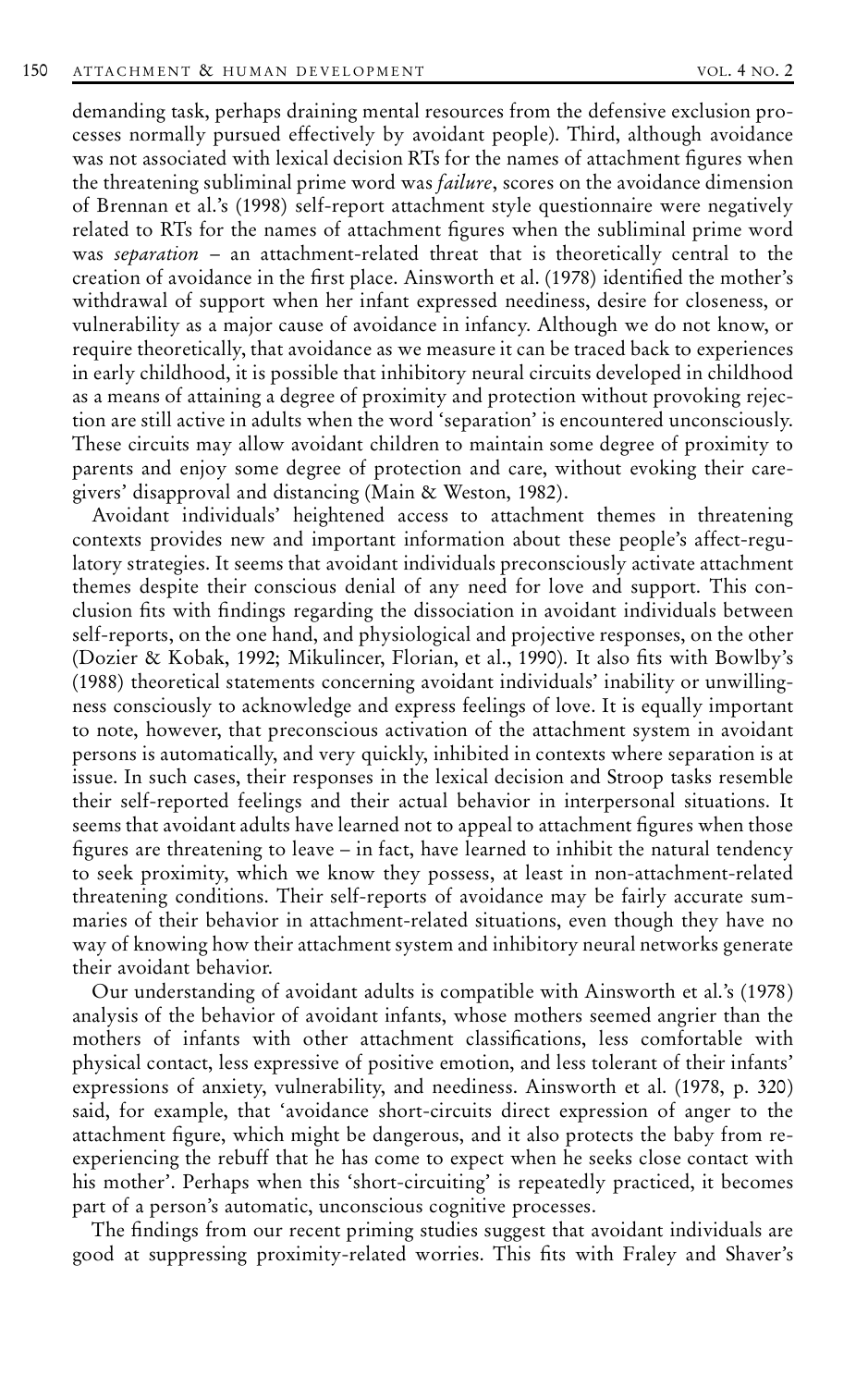(1997) observation that avoidant individuals could readily suppress thoughts of separ ation from their current romantic partner when asked to do so in an experimental setting. Only under conditions of high cognitive load, which may interfere with inhibitory circuits and heighten the accessibility of to-be-suppressed material, do avoidant individuals experience intense activation of attachment-related worries. This discovery may provide a better understanding of prior findings concerning the vulnerability of avoidant people. A number of studies have shown that, although avoidant individuals report adequate levels of well-being and adaptive functioning in daily life, they exhibit high levels of distress and signs of maladjustment in severe and persist ently stressful situations (Mikulincer & Florian, 1998). It is possible that the encounter with severe and persistent stress imposes increasing demands on an avoidant person's cognitive system, which in turn heightens the accessibility of proximity-related worries and creates a state of distress that resembles the emotional turmoil of anxiously attached individuals. This distress may eventually lead to serious difficulties. For example, in the Berant et al. (2001b) study described earlier, in which mothers of infants with congenital heart disease were followed for a year following receipt of their child's diagnosis, attachment avoidance at the time of diagnosis was the best predictor of the mother's poor mental health at the end of the study.

# AN INTEGRATIVE REPRESENTATION OF THE DYNAMICS OF THE ATTACHMENT SYSTEM

Based on findings from studies using self-report measures, it is possible to create a more complete model of the activation and dynamics of the attachment system. This model integrates recent findings with the earlier theoretical proposals of Bowlby (1969/1982, 1973, 1980), Ainsworth (1991), Cassidy and Kobak (1988), Kobak et al.  $(1993)$ , and Main  $(1995)$  and is a conceptual extension and refinement of previous control-systems representations of the dynamics of the attachment system presented by Shaver, Hazan, and Bradshaw (1988) and Fraley and Shaver (2000). The new model (see Figure 1) includes three major components. One component involves the monitoring and appraisal of threatening and distress-eliciting events; it is responsible for activation of the attachment system. The second component involves the monitoring and appraisal of the availability and responsiveness of attachment figures who could provide support and relief, satisfy attachment needs, build the individual's own inner resources, and broaden his or her thought-action repertoire. This component is responsible for individual differences in the sense of having a secure base. The third component involves the monitoring and appraisal of the viability of proximity-seeking as a means of coping with attachment insecurity and distress. This component is responsible for individual differences in the use of hyperactivating vs. deactivating strategies of affect regulation. The new model also includes excitatory and inhibitory neural circuits (shown as arrows on the left side of the diagram) that result from the recurrent use of hyperactivating or deactivating strategies, which in turn affects the monitoring of threatening events and attachment figures' availability.

Following Bowlby's (1969/1982) reasoning, we assume that the monitoring of events as they unfold will result in activation of the attachment system when a potential or actual threat is sensed. This activation is manifested in cognitive activation of internalized representations of attachment figures and, sometimes, in efforts to seek and/or maintain proximity to them. This part of the model accounts for results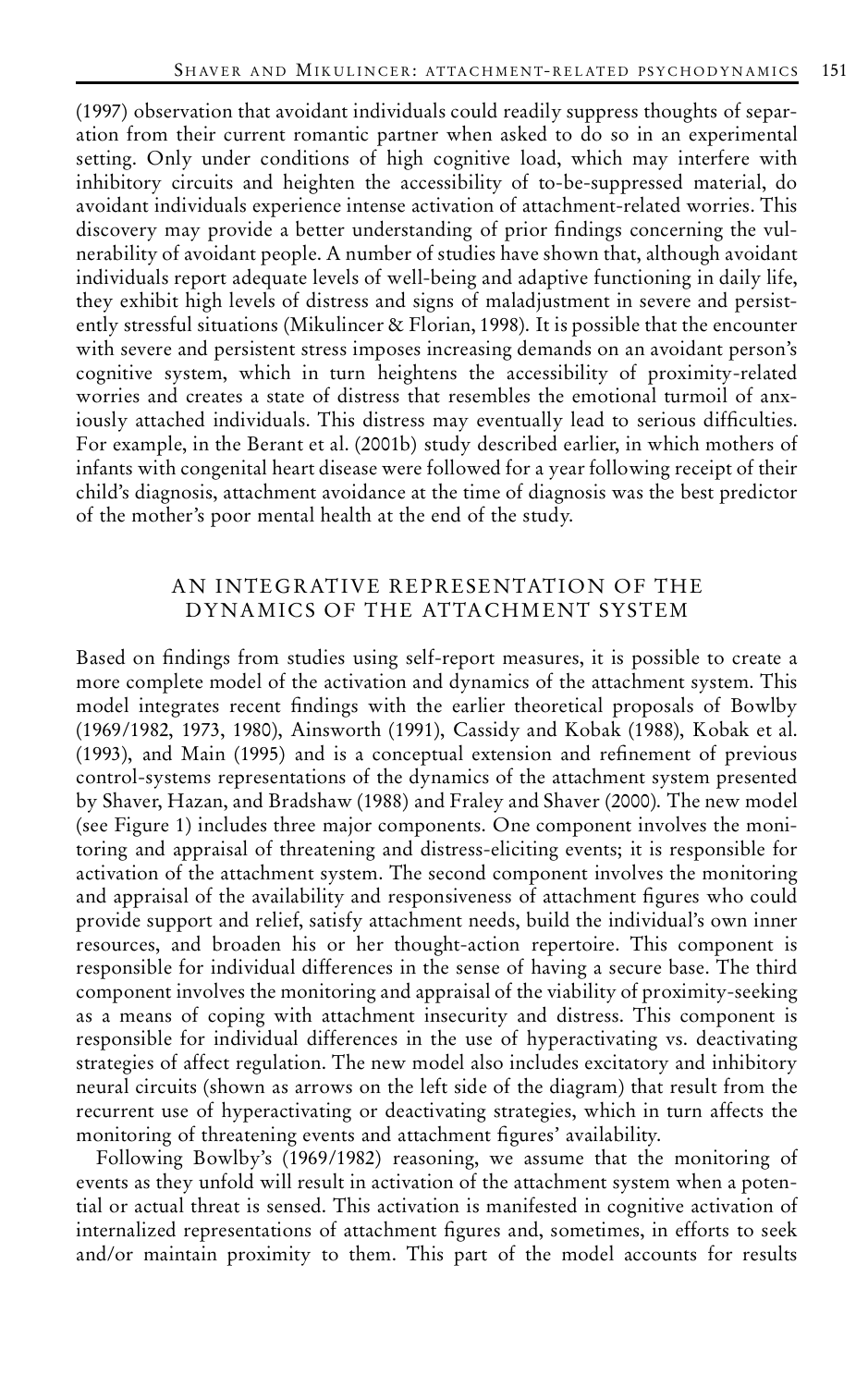

*Figure 1* A model of attachment-system activation, hyperactivation, and deactivation

showing that both attachment-related and attachment-unrelated threatening contexts heighten implicit accessibility of mental representations of attachment figures (e.g. Mikulincer, Gillath, et al., in press) as well as explicit proximity-seeking behaviors (e.g. Fraley & Shaver, 1998). Although this component of the model represents the normative working of the attachment system, which occurs regardless of individual differences in attachment history and orientation, it is still affected by excitatory neural circuits resulting from the hyperactivating strategies of anxious persons and inhibitory neural circuits related to avoidant individuals' deactivating strategies.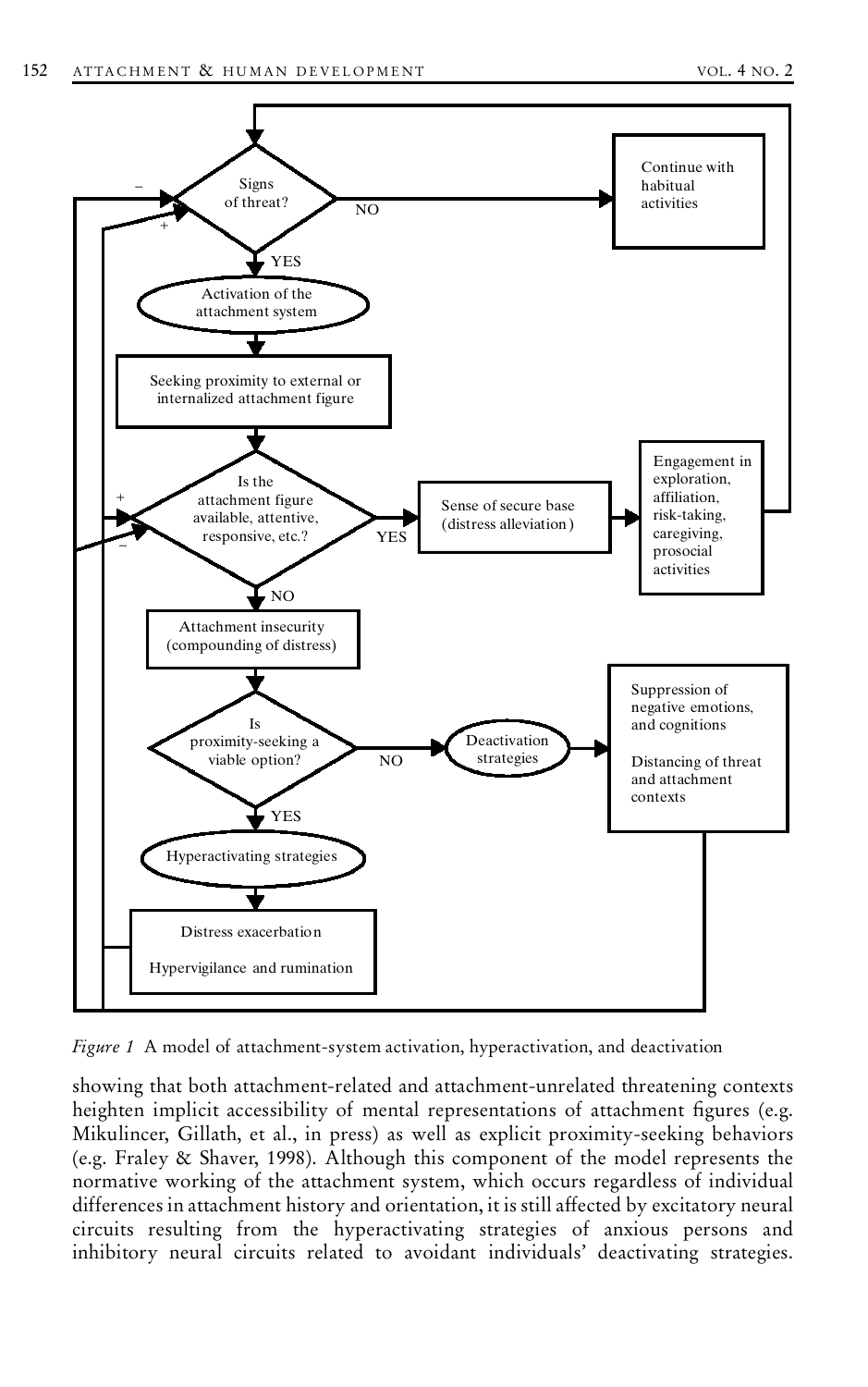Whereas the excitatory circuit accounts for anxious people's hypervigilant focus on threat-related cues, their exaggerated appraisal of threats, and chronic activation of their attachment systems even under neutral conditions, the inhibitory circuit accounts for avoidant individuals' dismissal of threat-related cues and suppression of threatrelated thoughts and emotions (e.g. Mikulincer & Florian, 1998; Mikulincer, Birnbaum, et al., 2000).

Once a person's attachment system is activated, an afrmative answer to the question about attachment figures' availability (either in the internal representational world or in the outside environment) results in a strong sense of having a secure base and in what we, following Fredrickson (2001), will call a 'broaden and build' cycle of attachment security. This cycle is characterized by distress alleviation and enhanced personal adjustment as well as the facilitation of other behavioral systems, such as exploration, affiliation, and caregiving, which broaden a person's perspectives and capacities. Moreover, this cycle encourages a person to openly acknowledge future threats and stresses and also to rely comfortably on proximity-seeking as a coping strategy. This part of the model accounts for research findings concerning the cognitive, affective, and behavioral correlates of attachment security, and the adaptive acti vation of secure individuals' attachment systems in threatening contexts.

The perceived unavailability of an attachment figure results in attachment insecurity, or the sense of *not* having a secure base, which compounds the distress initiated by perception of a threatening event. This state of insecurity then forces a decision about the viability of proximity-seeking as a protective strategy. When proximityseeking is appraised as a viable option, because of attachment history, temperamental factors, or contextual cues, people adopt hyperactivating strategies which are manifested in an approach orientation toward attachment gures and continued vigilance toward threat-related cues. These strategies involve excitatory neural circuits that increase vigilance to threat- and attachment-related cues, and reduce the threshold for detecting threats and cues of attachment gures' unavailability or rejection, thereby exacerbating distress. In this way, a continuing cycle of distress is created, which interferes with cognitive functioning, maintains a sense of pain and distress, and makes it likely that new sources of distress will mingle and become confounded with old ones, which creates a chaotic, undifferentiated mental architecture and incoherent state of mind. These excitatory circuits account for findings concerning the cognitive, affective, and behavioral manifestations of attachment anxiety.

The appraisal of proximity-seeking as not being viable results in the adoption of deactivating strategies, which are manifested in distancing from both the source of distress and from attachment figures and in attempts to handle distress alone by relying on suppressive and repressive mechanisms. These strategies involve inhibitory circuits that lead to the dismissal of threat- and attachment-related cues, the suppression of threat- and attachment-related thoughts and emotions, and the repression of threat and attachment-related memories. These inhibitory circuits are further reinforced by the adoption of a self-reliant attitude that deters dependence on others and acknowledgment of personal faults or weaknesses. These inhibitory circuits account for findings concerning the cognitive, affective, and behavioral manifestations of attachment avoidance.

Although these inhibitory circuits can be viewed as effective in preventing threat acknowledgment and consequent activation of the attachment system, there are cases in which the circuits fail to achieve these deactivating goals. Such cases include encounters with severe and prolonged sources of distress that people cannot dismiss or deny,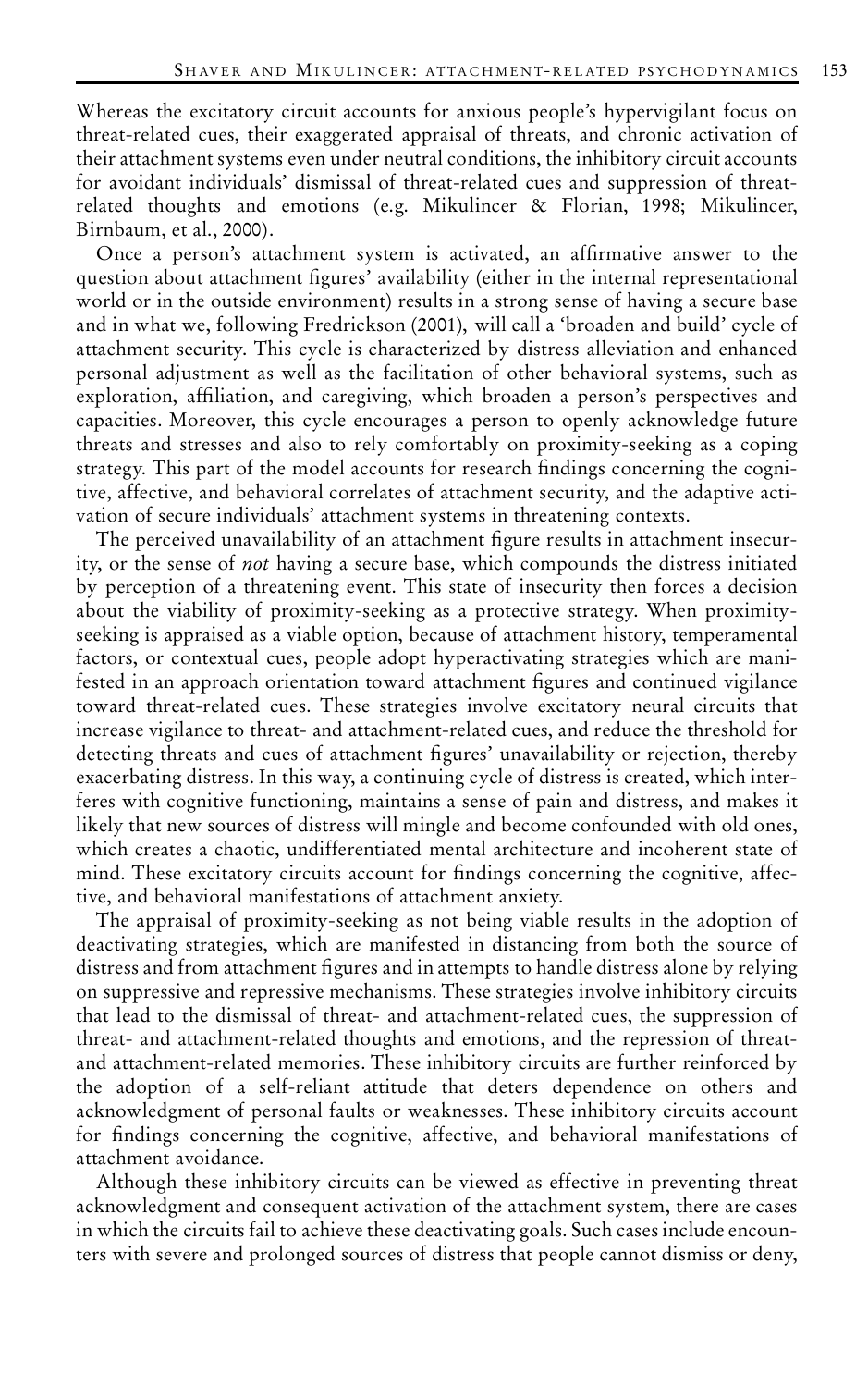and also subliminal exposure to threat-related cues that bypass the avoidant cognitive shield. In these cases, the attachment system is activated, attachment-related cognitions become accessible, and deactivating strategies are exacerbated in order to inhibit these cognitions. However, when threat acknowledgment cannot be suppressed, as in the case of mothers of infants with severe and life-endangering cardiac disorders (Berant et al., 2001a, 2001b), deactivating strategies are insufficient and the individual is overwhelmed with negative ideation and emotion. This failure of the inhibitory circuits accounts for the breakdown of avoidant individuals' defenses in traumatic situations and also for Bartholomew and Horowitz's (1991) distinction between 'dismissing' and 'fearful' avoidance. Whereas dismissing avoidance involves the adequate functioning of deactivating strategies and inhibition of acknowledging threat-related cues and attachment needs, fearful avoidance may involve the collapse of these strategies under severely stressful conditions. Fearfully avoidant individuals simultaneously *want* closeness to attachment gures but also feel unable to trust and rely on them. This may cause their attachment systems to remain activated while their behavioral strategies suggest deactivation.

It is important to note that all components of the model, including the neural circuits we are postulating, can operate either consciously or unconsciously. Moreover, these components and circuits can operate in either parallel or opposite ways at conscious and unconscious levels. This explains why, for example, some avoidant individuals display conscious deactivation of threat- and attachment-related cues while also exhibiting unconscious and/or physiological signs of distress. It also explains why some avoidant individuals exhibit heightened accessibility of attachment-related worries under cognitively demanding conditions that prevent more controlled inhibition of these worries (Mikulincer, Birnbaum, et al., 2000). Under such conditions, part of the deactivation process is interfered with, and the underlying attachment insecurity shows itself.

## CONCLUSIONS: FUTURE DIRECTIONS

Our review of recent research demonstrates that self-report measures of attachment, when combined with a variety of other measures and experimental procedures, produce interesting and coherent findings that fit well with derivations and predictions from attachment theory. Although the self-report measures were not intended to tap unconscious processes directly, individual differences on self-report attachment measures do relate to measurable unconscious processes, including the kinds of defensive processes described by psychoanalytic theorists. We use self-report measures in somewhat the same way that physicians use simple indicators of health and illness – e.g. body temperature measured with a thermometer or verbal reports of insomnia. Although such indicators do not provide direct access to underlying disease processes, they are very helpful in assessing a person's health in a preliminary way. If a particular illness is suspected, there are more complex procedures for confirming it and tracking its course, just as there are additional ways to probe the workings of secure and insecure attachment systems.

The patterns of findings obtained with self-report measures are highly compatible with the contents of AAI transcripts, the issues addressed in the AAI coding system, and findings obtained with the AAI. Thus, the experimental research procedures reviewed here offer a way to bridge the gap between narrative, clinically revealing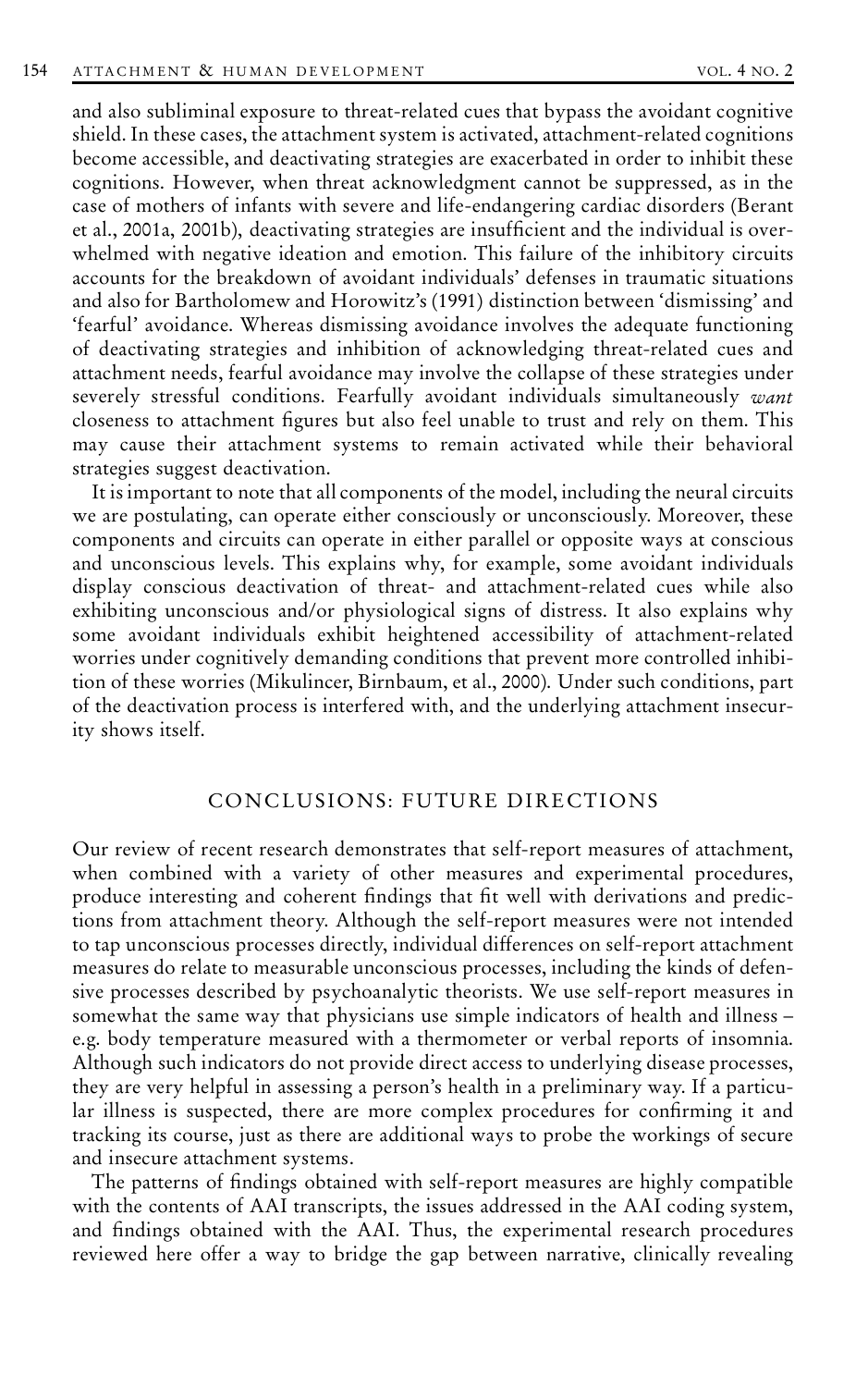attachment measures and the self-report literature on adult attachment. Moreover, because of the range of measures and methods used in the social psychological line of research on attachment, it is possible to probe and refine our understanding of causes, correlates, and consequences of attachment-related processes. To date, there are very few studies using the AAI or other narrative methods, such as Bartholomew's inter view (Bartholomew & Horowitz, 1991) or Crowell and Owen's (1996) Current Relationship Interview (CRI), in experimental settings. We therefore know relatively little about links between these interviews and the range of processes and outcomes reviewed in the present article. Moreover, the AAI and CRI are focused entirely on *individual differences* in 'state of mind with respect to attachment' and therefore do not reveal much about the normative workings of the attachment behavioral system. We would like to see more research linking narrative assessments with both self-report measures and experimental procedures that can reveal the causal workings of the attachment system.

Because research using self-report measures is relatively easy to carry out, at least in comparison with conducting and coding hour-long interviews using coding systems that require extensive training to learn, it has been possible to test hypotheses con cerning a broad array of consequences and implications of attachment-related pro cesses – in arenas ranging from parenting and couple relationships to empathy, personal values, intergroup relations, and the trauma of war. AAI researchers (e.g. Crowell, Waters, et al., 1996) have tended to emphasize discriminant validity, in order to be sure that measures of attachment are not confounded or redundant with other kinds of measures. Although we are also interested in discriminant validity, and in many cases have controlled statistically for variables that might be confounded or redundant with self-report measures of attachment, such as trait anxiety, neuroticism, the other 'big five' personality traits, and general positive affect, we do not want to narrow or restrict the definitions of attachment-related constructs prematurely. Our reading of Bowlby suggests that he intended attachment theory to be quite broad in its implications. His interest in attachment began with juvenile delinquency, and in the book celebrating his 80th birthday (Parkes, Stevenson-Hinde, & Marris, 1991) there is a chapter by Marris on the relevance of attachment theory for analyzing large-scale social and societal process. Bowlby (1969/1982) included in his theoretical analysis of human behavior several other behavioral systems, such as exploration, caregiving, afliation, and sexuality, which suggests further avenues for research on the broad implications of the interplay among behavioral systems. Bowlby (1988) portrayed attachment security as a prerequisite for personal growth and development in the areas addressed by the other behavioral systems. We believe we have begun to map some of the clinically important effects of the absence of this important prerequisite.

Despite our wish to make a case for the utility of self-report measures of attach ment, and for the value of studies that include a combination of those measures and experimental social-psychological research techniques, we would also like to express genuine interest in and openness to the narrative approach adopted by AAI researchers and to the clinical emphasis inherent in their work (see also Fonagy, 1999; Slade, 1999). Social psychological studies tend to rely on college student samples or community samples of normal adults. It will be important in the future to direct more attention to clinical samples and to analyze the dynamics of attachment-system activation and the consequences of secure-base priming in those populations. Researchers should also examine the role of the normative functioning of the attachment system and individual differences in attachment processes in psychotherapeutic settings. (For an early and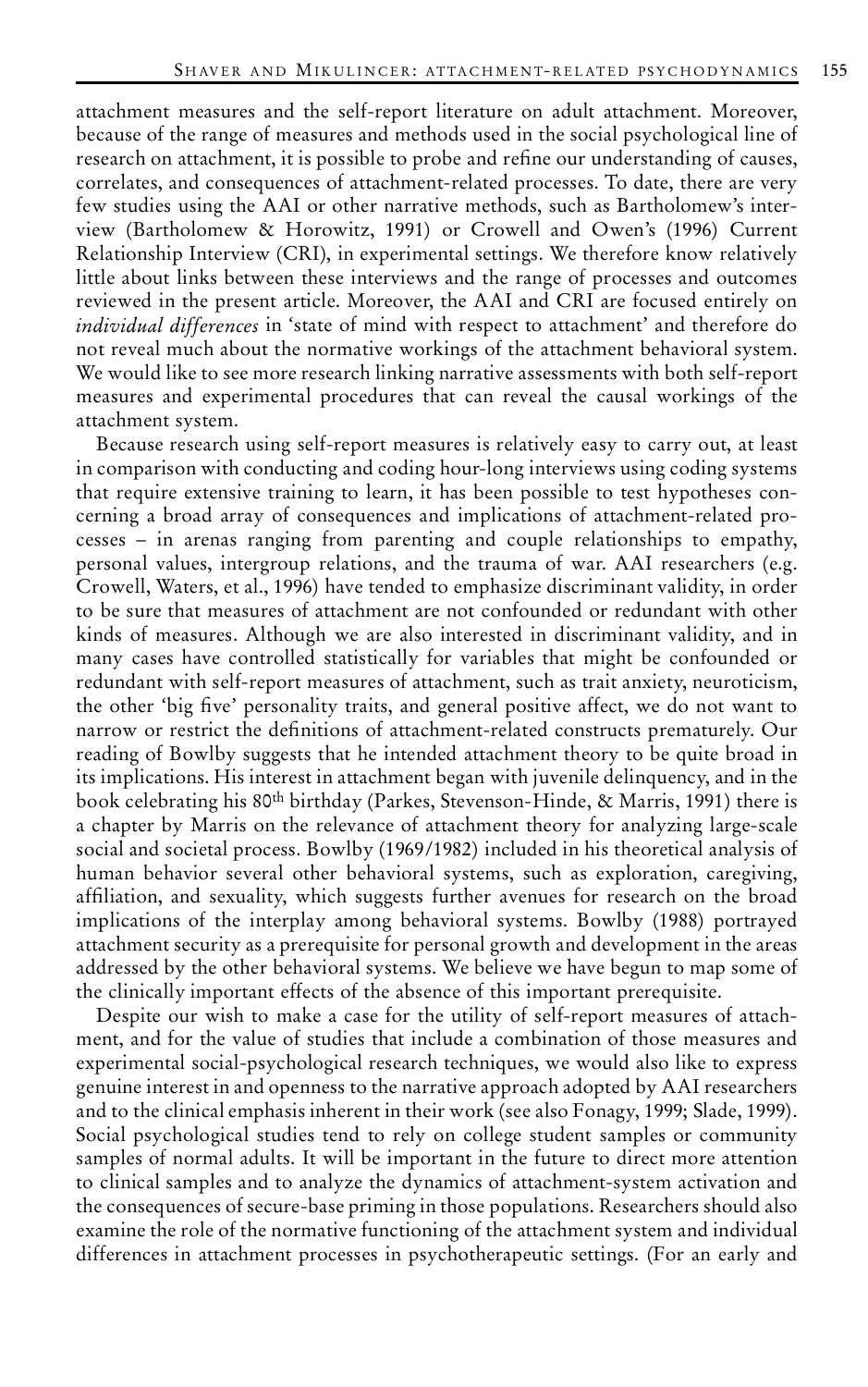interesting example in the field of marital therapy, see Johnson, 2002.) Moreover, it will be important to use the empirical methods we have outlined here to explore con nections between attachment theory and other object relations theories. All of these theories grew out of extensive clinical experience and all emphasize the importance of interpersonal relationships to emotional development and mental health. We (Banai, Mikulincer, & Shaver, under review) recently operationalized some of the key concepts in Kohut's (1971) self-psychology and found that his constructs relate very predictably and systematically to self-reports of attachment anxiety and avoidance. The two theories are concerned with some of the same central issues but are sufficiently different so that each supplements the other in important ways. It is possible to imagine a day, perhaps not so far in the future, when a more comprehensive, clinically rich, and empirically grounded theory of personality development and functioning will be attainable. Such a theory will incorporate the empirically valid insights of Bowlby and other attachment theorists as well as the astute observations of other clinical researchers, and many of its propositions will be amenable to experimental test.

#### ACKNOWLEDGEMENT

Preparation of this article was supported in part by the Fetzer Institute.

## REFERENCES

- Ainsworth, M. D. S. (1967). *Infancy in Uganda: Infant care and the growth of love*. Baltimore, MD: Johns Hopkins University Press.
- Ainsworth, M. D. S. (1973). The development of infant–mother attachment. In B. M. Caldwell & H. N. Ricciuti (Eds), *Review of child development research* (Vol. 3, pp. 1–94). Chicago, IL: University of Chicago Press.
- Ainsworth, M. D. S. (1991). Attachment and other affectional bonds across the life cycle. In C. M. Parkes, J. Stevenson-Hinde, & P. Marris (Eds), *Attachment across the life cycle* (pp. 33–51). New York: Routledge.
- Ainsworth, M. D. S., Blehar, M. C., Waters, E., & Wall, S. (1978). *Patterns of attachment: Assessed in the Strange Situation and at home*. Hillsdale, NJ: Erlbaum.
- Banai, E., Mikulincer, M., & Shaver, P. R. (under review). '*Selfobject*' *needs in Kohut's self psychology: Links with attachment, self-cohesion, affect regulation, and adjustment*.
- Bartholomew, K. (1990). Avoidance of intimacy: An attachment perspective. *Journal of Social and Personal Relationships*, *7*, 147–178.
- Bartholomew, K., & Horowitz, L. M. (1991). Attachment styles among young adults: A test of a four-category model. *Journal of Personality and Social Psychology*, *61*, 226–244.
- Bartholomew, K., & Shaver, P. R. (1998). Methods of assessing adult attachment: Do they converge? In J. A. Simpson & W. S. Rholes (Eds), *Attachment theory and close relationships* (pp. 25–45). New York: Guilford.
- Becker E. (1973). *The denial of death*. New York: Free Press.
- Berant, E., Mikulincer, M., & Florian, V. (2001a). The association of mothers' attachment style and their reactions to the diagnosis of infant's congenital heart disease. *Journal of Social and Clinical Psychology*, *20,* 208–232.
- Berant, E., Mikulincer, M., & Florian, V. (2001b). Attachment style and mental health: A one year follow-up study of mothers of infants with congenital heart disease. *Personality and Social Psychology Bulletin*, *8*, 956–968*.*
- Bion, W. R. (1970). *Attention and interpretation*. London: Tavistock Publications.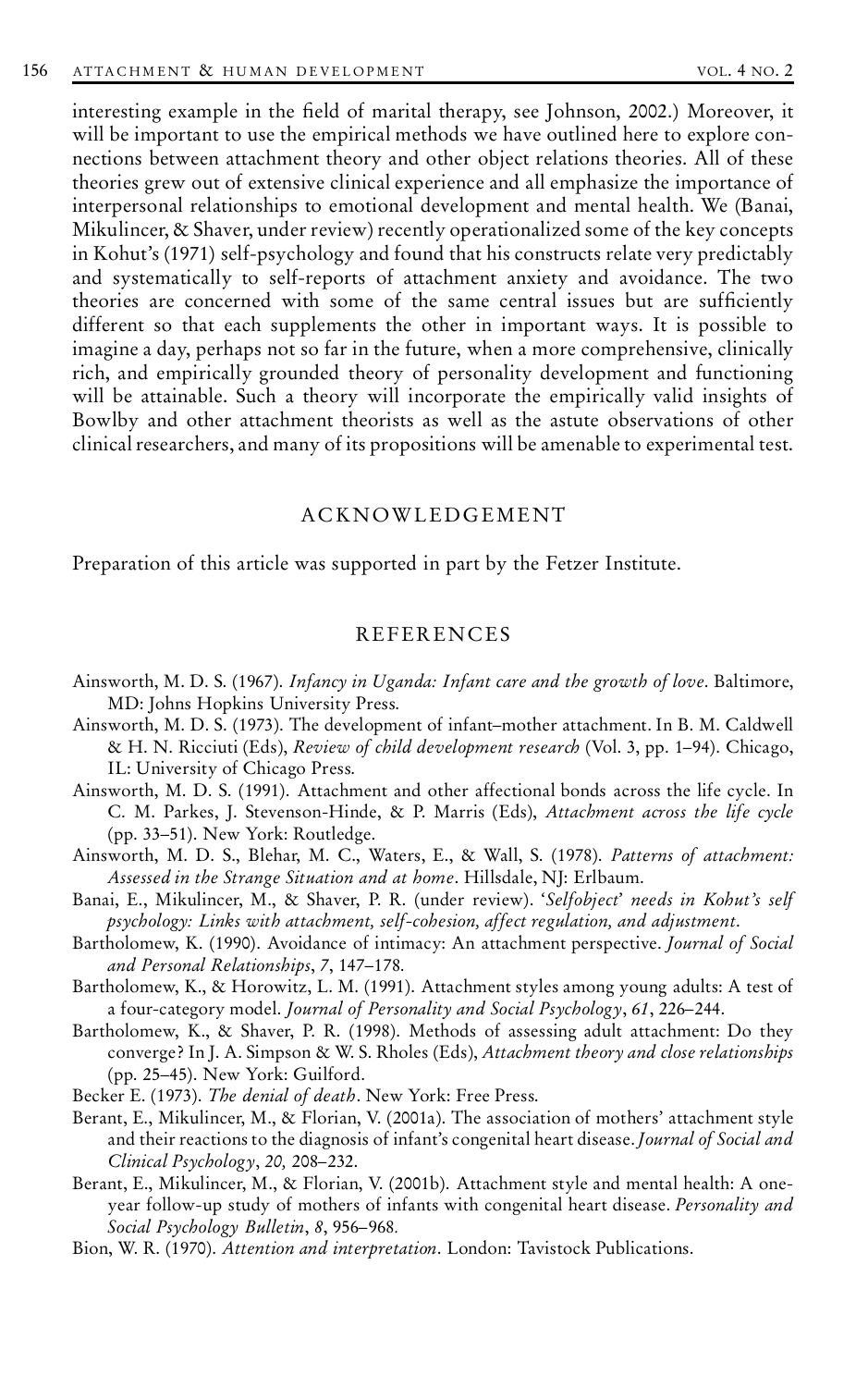- Birnbaum, G. E., Orr, I., Mikulincer, M., & Florian, V. (1997). When marriage breaks up: Does attachment style contribute to coping and mental health*? Journal of Social and Personal Relationships*, *14*, 643–654.
- Bowlby, J. (1969/1982). *Attachment and loss: Vol. 1. Attachment* (2nd ed.). New York: Basic Books.
- Bowlby, J. (1973). *Attachment and loss: Vol. 2. Separation: Anxiety and anger*. New York: Basic Books.
- Bowlby, J. (1980). *Attachment and loss: Vol. 3. Sadness and depression*. New York: Basic Books.
- Bowlby, J. (1988). *A secure base: Clinical applications of attachment theory*. London: Routledge.
- Brennan, K. A., Clark, C. L., & Shaver, P. R. (1998). Self-report measurement of adult attach ment: An integrative overview. In J. A. Simpson & W. S. Rholes (Eds), *Attachment theory and close relationships* (pp. 46–76). New York: Guilford.
- Brooks, J., & Lewis, M. (1974). The effect of time on attachment as measured in a free-play situation. *Child Development*, *45*, 311–316.
- Carnelley, K. B., Pietromonaco, P. R., & Jaffe, K. (1994). Depression, working models of others, and relationship functioning. *Journal of Personality and Social Psychology*, *66*, 127–140.
- Cassidy, J., & Kobak, R. R. (1988). Avoidance and its relationship with other defensive processes. In J. Belsky & T. Nezworski (Eds), *Clinical implications of attachment* (pp. 300–323). Hillsdale, NJ: Erlbaum.
- Cassidy, J., & Shaver, P. R. (Eds). (1999). *Handbook of attachment: Theory, research, and clinical applications*. New York: Guilford.
- Collins, N. L., & Read, S. J. (1990). Adult attachment, working models, and relationship quality in dating couples. *Journal of Personality and Social Psychology*, *58*, 644–663.
- Crowell, J. A., Fraley, R. C., & Shaver, P. R. (1999). Measurement of individual differences in adolescent and adult attachment. In J. Cassidy & P. R. Shaver (Eds), *Handbook of attach ment: Theory, research, and clinical applications* (pp. 434–465). New York: Guilford.
- Crowell, J. A., & Owens, G. (1996). *Current Relationship Interview and scoring system*. Unpublished manuscript, State University of New York at Stony Brook.
- Crowell, J. A., Treboux, D., & Waters, E. (2000). The Adult Attachment Interview and the Relationship Questionnaire: Relations to reports of mothers and partners**.** *Personal Relationships*, *6*, 1–18.
- Crowell, J. A., Waters, E., Treboux, D., O'Connor, E., Colon-Downs, C., Feider, O., Golby, B., & Posada, G. (1996). Discriminant validity of the Adult Attachment Interview. *Child Development*, *67*, 2584–2599.
- Dozier, M., & Kobak, R. R. (1992). Psychophysiology in attachment interviews: Converging evidence for deactivating strategies. *Child Development*, *63*, 1473–1480.
- Feeney, J. A. (1995). Adult attachment and emotional control. *Personal Relationships*, *2*, 143–159.
- Feeney, J. A. (1999a). Adult attachment, emotional control, and marital satisfaction. *Personal Relationships*, *6*, 169–185.
- Feeney, J. A. (1999b). Adult romantic attachment and couple relationships. In J. Cassidy & P. R. Shaver (Eds), *Handbook of attachment: Theory, research, and clinical applications* (pp. 355–377). New York: Guilford.
- Feeney, J. A., Noller, P., & Hanrahan, M. (1994). Assessing adult attachment: Developments in the conceptualization of security and insecurity. In M. B. Sperling & W. H. Berman (Eds), *Attachment in adults: Clinical and developmental perspectives* (pp. 128–152). New York: Guilford.
- Fonagy, P. (1999). Psychoanalytic theory from the viewpoint of attachment theory and research. In J. Cassidy & P. R. Shaver (Eds), *Handbook of attachment: Theory, research, and clinical applications* (pp. 595–624). New York: Guilford.
- Fraley, R. C., & Davis, K. E. (1997). Attachment formation and transfer in young adults' close friendships and romantic relationships. *Personal Relationships*, *4*, 131–144.
- Fraley, R. C., Garner, J. P., & Shaver, P. R. (2000). Adult attachment and the defensive regulation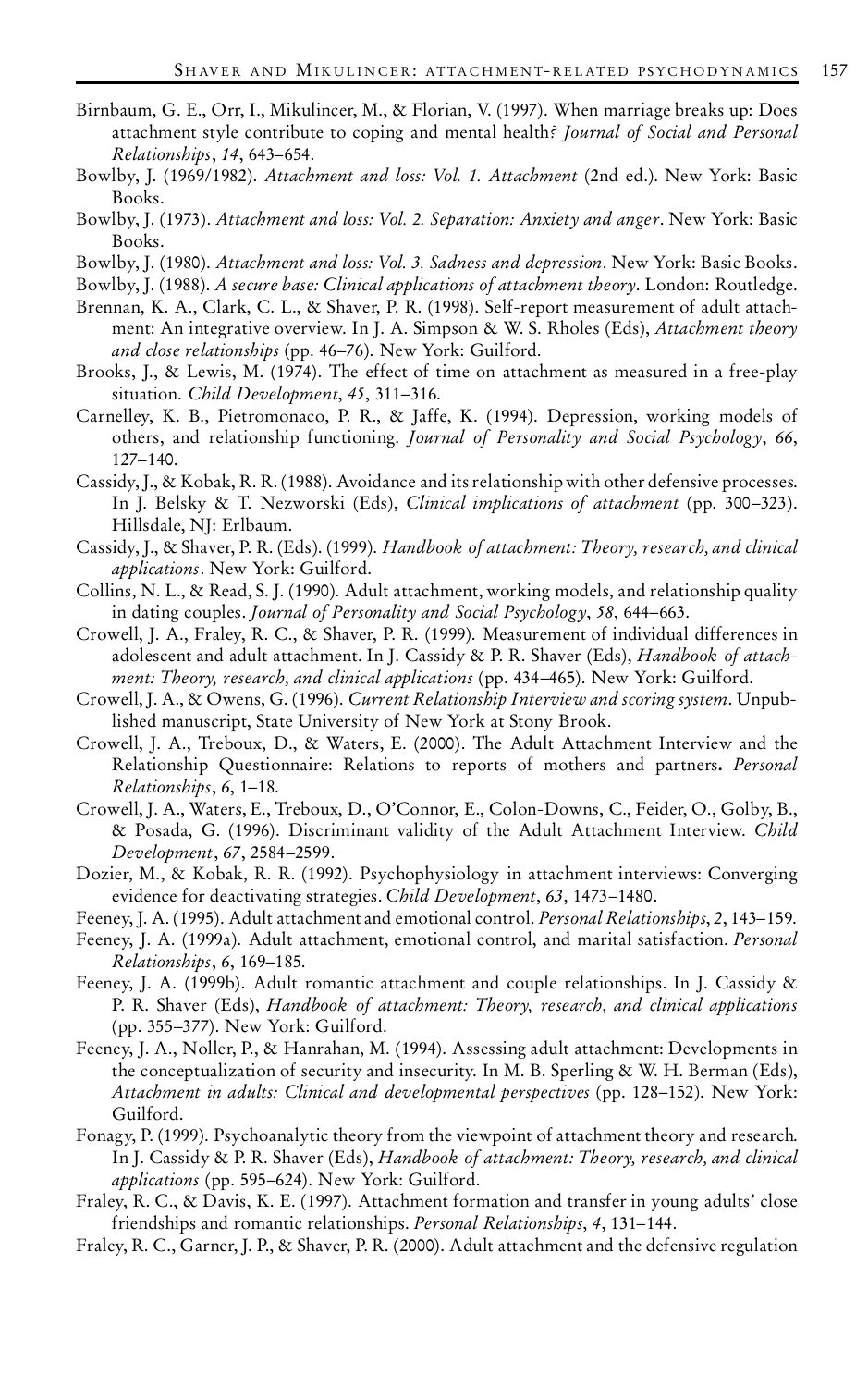of attention and memory: Examining the role of preemptive and postemptive defensive processes. *Journal of Personality and Social Psychology*, *79*, 816–826.

- Fraley, R. C., & Shaver, P. R. (1997). Adult attachment and the suppression of unwanted thoughts. *Journal of Personality and Social Psychology*, *73*, 1080–1091.
- Fraley, R. C., & Shaver, P. R. (1998). Airport separations: A naturalistic study of adult attach ment dynamics in separating couples. *Journal of Personality and Social Psychology*, *75,* 1198–1212.
- Fraley, C. R., & Shaver, P. R. (1999). Loss and bereavement: Attachment theory and recent controversies concerning 'grief work' and the nature of detachment. In J. Cassidy & P. R. Shaver (Eds), *Handbook of attachment: Theory, research, and clinical applications* (pp. 735– 759). New York: Guilford.
- Fraley, R. C., & Shaver, P. R. (2000). Adult romantic attachment: Theoretical developments, emerging controversies, and unanswered questions. *Review of General Psychology*, *4*, 132–154.
- Fraley, R. C., & Waller, N. G. (1998). Adult attachment patterns: A test of the typological model. In J. A. Simpson & W. S. Rholes (Eds), *Attachment theory and close relationships* (pp. 77–114). New York: Guilford.
- Fredrickson, B. L. (2001). The role of positive emotions in positive psychology: The broaden and-build theory of positive emotions. *American Psychologist*, *56*, 218–226.
- Freud, A. (1936). *The ego and the mechanisms of defense*. London: Hogarth Press.
- Freud, S. (1957). Instincts and their vicissitudes. In J. Strachey (Ed. and Trans.), *The standard edition of the complete psychological works of Sigmund Freud* (Vol. 3, pp. 157–186). London: Hogarth Press. (Original work published in 1915)
- George, C., Kaplan, N., & Main, M. (1985). *The Adult Attachment Interview*. Unpublished manuscript, Department of Psychology, University of California at Berkeley.
- George, C., & West, M. (2001). The development and preliminary validation of a new measure of adult attachment: The Adult Attachment Projective. *Attachment and Human Develop ment*, *3*, 30–61.
- Green, J. D., & Campbell, W. K. (2000). Attachment and exploration in adults: Chronic and contextual accessibility. *Personality and Social Psychology Bulletin*, *26*, 452–461.
- Green-Hennessy, S., & Reis, H. T. (1998). Openness in processing social information among attachment types. *Personal Relationships*, *5*, 449–466.
- Hazan, C., & Shaver, P. R. (1987). Romantic love conceptualized as an attachment process. *Journal of Personality and Social Psychology*, *52*, 511–524.
- Hazan, C., & Zeifman, D. (1994). Sex and the psychological tether. In K. Bartholomew & D. Perlman (Eds), *Advances in personal relationships: Vol. 5. Attachment processes in adulthood* (pp. 151–177). London: Jessica Kingsley.
- Heinicke, C., & Westheimer, I. (1966). *Brief separations*. New York: International Universities Press.
- Hesse, E. (1999). The Adult Attachment Interview: Historical and current perspectives. In J. Cassidy & P. R. Shaver (Eds), *Handbook of attachment: Theory, research, and clinical applications* (pp. 395–433). New York: Guilford.
- Isen, A. M., & Daubman, K. A. (1984). The influence of affect on categorization. *Journal of Personality and Social Psychology*, *47*, 1206–1217.
- Isen, A. M., Daubman, K. A., & Nowicki, G. P. (1987). Positive affect facilitates creative problem solving. *Journal of Personality and Social Psychology*, *52*, 1122–1131.
- Johnson, S. M. (2002). *Trauma, attachment, and emotionally focused therapy: Working with survivors and their partners*. New York: Guilford.
- Keelan, J. P. R., Dion, K. K., & Dion, K. L. (1998). Attachment style and relationship satisfaction: Test of a self-disclosure explanation. *Canadian Journal of Behavioural Science*, *30*, 24–35.
- Klein, M. (1940). Mourning and its relationship with manic depressive states. *International Journal of Psychoanalysis*, *12*, 47–82.
- Kobak, R. R., Cole, H. E., Ferenz-Gillies, R., Fleming, W. S., & Gamble, W. (1993). Attachment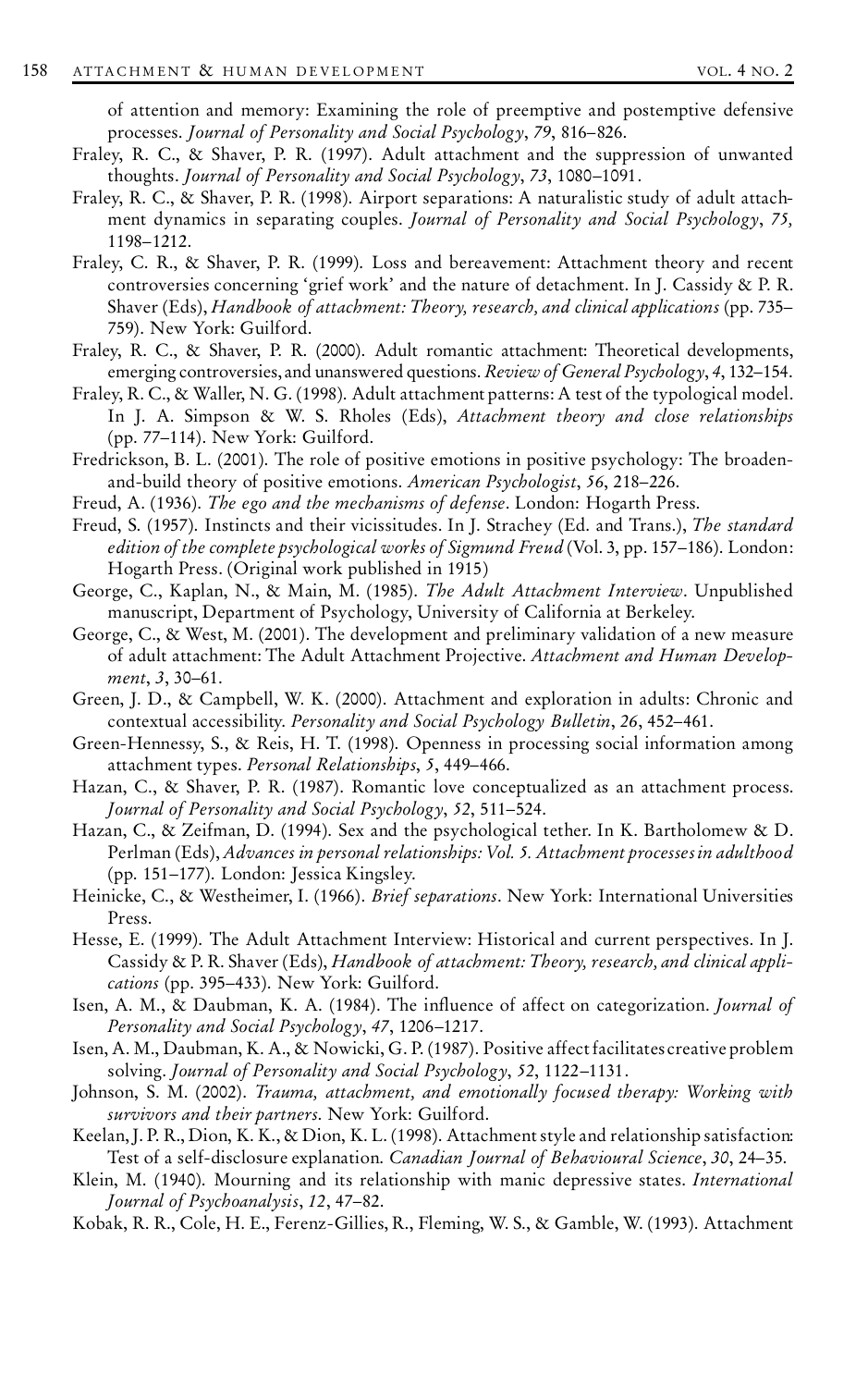and emotion regulation during mother–teen problem solving: A control theory analysis. *Child Development*, *64*, 231–245.

- Kohut, H. (1971). *The analysis of the self*. New York: International Universities Press.
- Larose, S., Bernier, A., Soucy, N., & Duchesne, S. (1999). Attachment style dimensions, network orientation and the process of seeking help from college teachers. *Journal of Social and Personal Relationships*, *16*, 225–247.
- Levy, M. B., & Davis, K. E. (1988). Love styles and attachment styles compared: Their relations to each other and to various relationship characteristics. *Journal of Social and Personal Relationships*, *5*, 439–471.
- Lussier, Y., Sabourin, S., & Turgeon, C. (1997). Coping strategies as moderators of the relationship between attachment and marital adjustment. *Journal of Social and Personal Relationships*, *14*, 777–791.
- Main, M. (1990). Cross-cultural studies of attachment organization: Recent studies, changing methodologies, and the concept of conditional strategies. *Human Development*, *33*, 48–61.
- Main, M. (1995). Attachment: Overview with implications for clinical work. In S. Goldberg, R. Muir, & J. Kerr (Eds), *Attachment theory: Social, developmental, and clinical perspectives* (pp. 407–474). Hillsdale, NJ: Erlbaum.
- Main, M., & Goldwin, R. (1998). *Adult attachment scoring and classification system*. Unpublished manuscript, University of California at Berkeley.
- Main, M., Kaplan, N., & Cassidy, J. (1985). Security in infancy, childhood, and adulthood: A move to the level of representation. *Monographs of the Society for Research in Child Development*, *50* (1–2, Serial No. 219), pp. 66–104.
- Main, M., & Weston, D. R. (1982). Avoidance of the attachment figure in infancy: Descriptions and interpretations. In C. Parkes & J. Stevenson-Hinde (Eds), *The place of attachment in human behavior* (pp. 31–59). New York: Basic Books.
- Mikulincer, M. (1997). Adult attachment style and information processing: Individual differ ences in curiosity and cognitive closure. *Journal of Personality and Social Psychology*, *72*, 1217–1230*.*
- Mikulincer, M. (1998a). Adult attachment style and individual differences in functional versus dysfunctional experiences of anger. *Journal of Personality and Social Psychology*, *74*, 513–524*.*
- Mikulincer, M. (1998b). Adult attachment style and affect regulation: Strategic variations in self appraisals. *Journal of Personality and Social Psychology*, *75*, 420–435.
- Mikulincer, M., & Arad, D. (1999). Attachment, working models, and cognitive openness in close relationships: A test of chronic and temporary accessibility effects. *Journal of Person ality and Social Psychology*, *77*, 710–725.
- Mikulincer, M., Birnbaum, G., Woddis, D., & Nachmias, O. (2000). Stress and accessibility of proximity-related thoughts: Exploring the normative and intraindividual components of attachment theory. *Journal of Personality and Social Psychology*, *78*, 509–523.
- Mikulincer, M., & Florian, V. (1995). Appraisal and coping with a real-life stressful situation: The contribution of attachment styles. *Personality and Social Psychology Bulletin*, *21*, 408–416.
- Mikulincer, M., & Florian, V. (1998). The relationship between adult attachment styles and emotional and cognitive reactions to stressful events. In J. A. Simpson & W. S. Rholes (Eds), *Attachment theory and close relationships* (pp. 143–165). New York: Guilford.
- Mikulincer, M., & Florian, V. (1999). Maternal-fetal bonding, coping strategies, and mental health during pregnancy – The contribution of attachment style. *Journal of Social and Clinical Psychology*, *18*, 255–276*.*
- Mikulincer, M., & Florian, V. (2000). Exploring individual differences in reactions to mortality salience – Does attachment style regulate terror management mechanisms? *Journal of Personality and Social Psychology*, *79*, 260–273.
- Mikulincer, M., & Florian, V. (2001). Attachment style and affect regulation: Implications for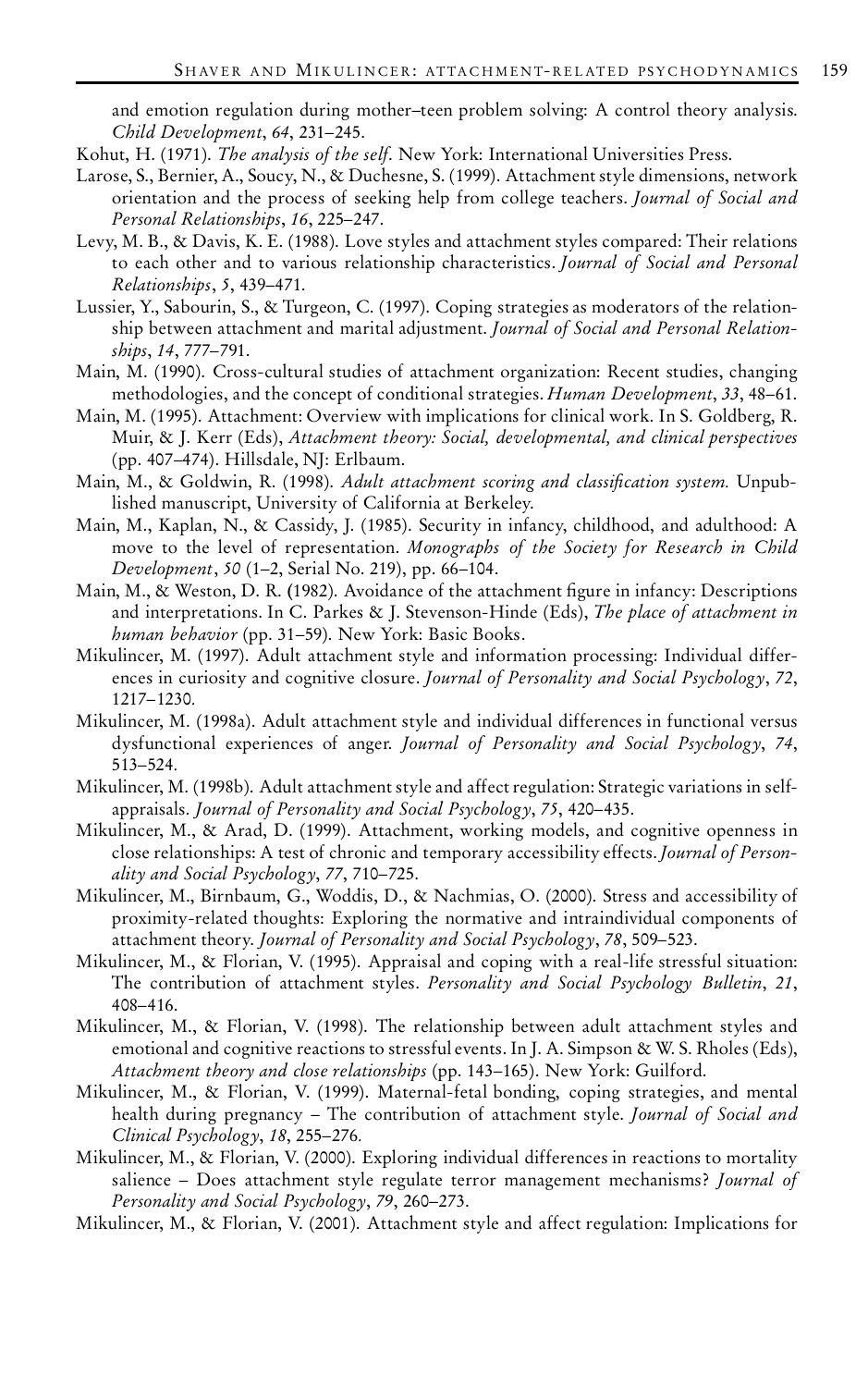coping with stress and mental health. In G. Fletcher & M. Clark (Eds), *Blackwell handbook of social psychology: Interpersonal processes* (pp. 537–557). Oxford, UK: Blackwell.

- Mikulincer, M., Florian, V., Birnbaum, G., & Malishkewitz S. (2002). The death-anxiety buffering function of close relationships: Exploring the effects of separation reminders on death-thought accessibility. *Personality and Social Psychology Bulletin*, *28*, 287–299*.*
- Mikulincer, M., Florian, V., & Tolmacz, R. (1990). Attachment styles and fear of personal death: A case study of affect regulation. *Journal of Personality and Social Psychology*, *58*, 273–280.
- Mikulincer, M., Florian, V., & Weller, A. (1993). Attachment styles, coping strategies, and posttraumatic psychological distress: The impact of the Gulf war in Israel. *Journal of Personality and Social Psychology*, *64*, 817–826.
- Mikulincer, M., Gillath, O., Halevy, V., Avihou, N., Avidan, S., & Eshkoli, N. (2001). Attach ment theory and reactions to others' needs: Evidence that activation of the sense of attach ment security promotes empathic responses. *Journal of Personality and Social Psychology*, *81*, 1205–1224*.*
- Mikulincer, M., Gillath, O., & Shaver, P. R. (in press). Activation of the attachment system in adulthood: Threat-related primes increase the accessibility of mental representations of attachment figures. *Journal of Personality and Social Psychology*.
- Mikulincer, M., & Horesh, N. (1999). Adult attachment style and the perception of others: The role of projective mechanisms. *Journal of Personality and Social Psychology*, *76*, 1022–1034*.*
- Mikulincer, M., & Nachshon, O. (1991). Attachment styles and patterns of self-disclosure. *Journal of Personality and Social Psychology*, *61*, 321–332.
- Mikulincer, M., & Orbach, I. (1995). Attachment styles and repressive defensiveness: The accessibility and architecture of affective memories. *Journal of Personality and Social Psychology*, *68*, 917–925.
- Mikulincer, M., Orbach, I., & Iavnieli, D. (1998). Adult attachment style and affect regulation: Strategic variations in subjective self–other similarity. *Journal of Personality and Social Psychology*, *75*, 436–448.
- Mikulincer, M., & Shaver, P. R. (2001). Attachment theory and intergroup bias: Evidence that priming the secure base schema attenuates negative reactions to out-groups. *Journal of Personality and Social Psychology*, *81*, 97–115.
- Mikulincer, M., & Sheffi, E. (2000). Adult attachment style and cognitive reactions to positive affect: A test of mental categorization and creative problem solving. *Motivation and Emotion*, *24*, 149–174.
- Ogden, T. H. (1990). *The matrix of the mind*. Northvale, NJ: Aronson.
- Ognibene, T. C., & Collins, N. L. (1998). Adult attachment styles, perceived social support, and coping strategies. *Journal of Social and Personal Relationships*, *15*, 323–345.
- Parkes, C. M., Stevenson-Hinde, J., & Marris, P. (Eds). (1991). *Attachment across the life cycle*. London: Routledge.
- Pierce, T., & Lydon, J. (1998). Priming relational schemas: Effects of contextually activated and chronically accessible interpersonal expectations on responses to a stressful event. *Journal of Personality and Social Psychology*, *75*, 1441–1448.
- Pistole, M. C. (1989). Attachment in adult romantic relationships: Style of conflict resolution and relationship satisfaction. *Journal of Social and Personal Relationships*, *6*, 505–512.
- Pistole, M. C. (1995). College students' ended love relationships: Attachment style and emotion. *Journal of College Student Development*, *36*, 53–60.
- Radecki-Bush, C., Farrell, A. D., & Bush, J. P. (1993). Predicting jealous responses: The inuence of adult attachment and depression on threat appraisal. *Journal of Social and Personal Relationships*, *10*, 569–588.
- Rholes, W. S., Simpson, J. A., & Grich-Stevens, J. (1998). Attachment orientations, social support, and conflict resolution in close relationships. In J. A. Simpson & W. S. Rholes (Eds), *Attachment theory and close relationships* (pp. 166–188). New York: Guilford.
- Rholes, W. S., Simpson, J. A., & Orina, M. M. (1999). Attachment and anger in an anxiety provoking situation. *Journal of Personality and Social Psychology*, *76*, 940–957.